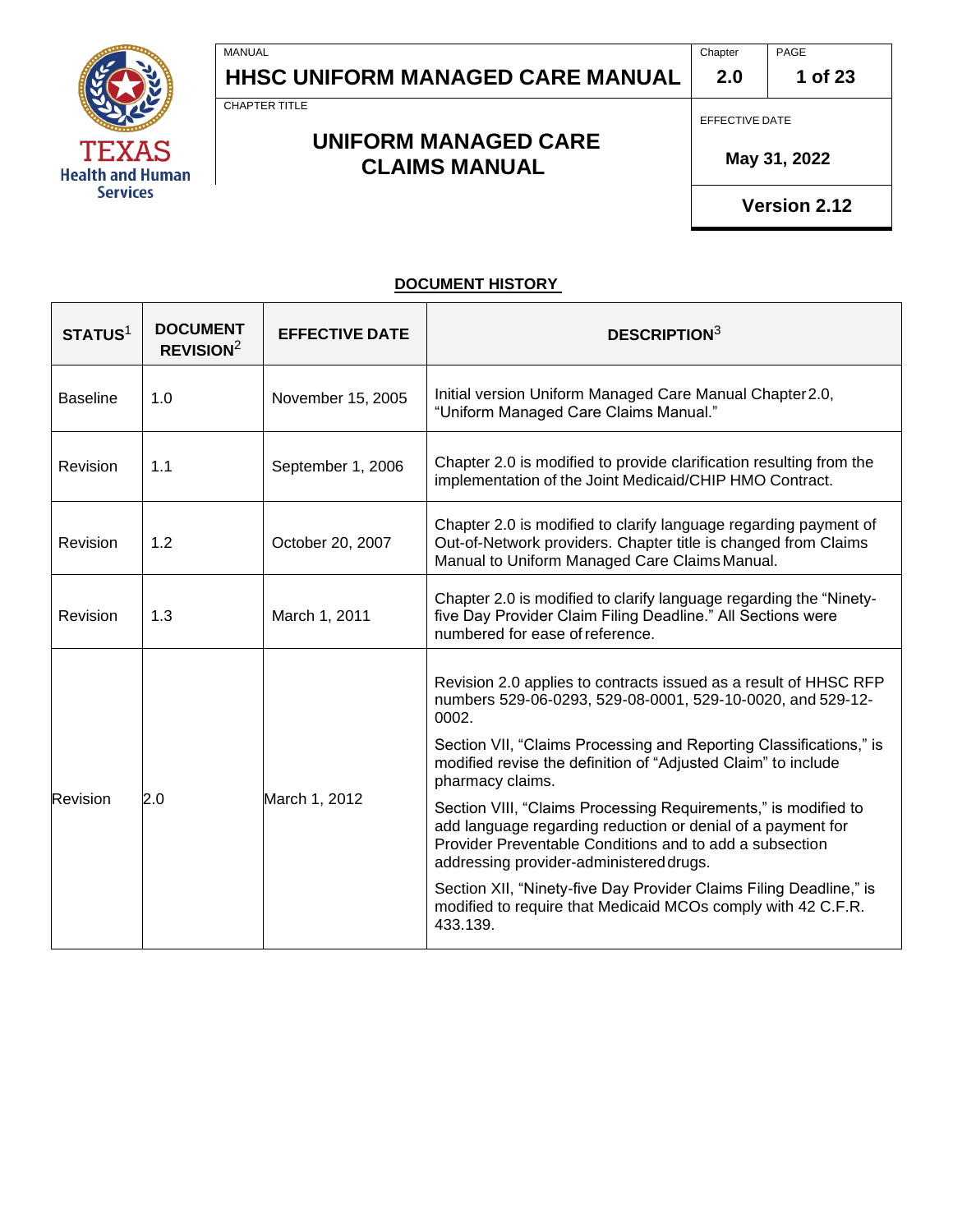

CHAPTER TITLE

MANUAL

### **UNIFORM MANAGED CARE CLAIMS MANUAL**

EFFECTIVE DATE

 **May 31, 2022**

|          |     |                | Section III, "Statutory and Regulatory Authority" is modified to add<br>reference to 42 C.F.R. § 433.139 and to standardize reference to<br>the Texas Administrative Code.                                                                                                                                                                                                                 |
|----------|-----|----------------|--------------------------------------------------------------------------------------------------------------------------------------------------------------------------------------------------------------------------------------------------------------------------------------------------------------------------------------------------------------------------------------------|
|          |     |                | Section IV, "Informational Resources" is modified to standardize<br>references to the Texas Administrative Code.                                                                                                                                                                                                                                                                           |
|          |     |                | Section V, "Background" is modified to correct grammatical errors<br>and to change "it is expected that the MCOs will" to "MCOs must"<br>in the first paragraph.                                                                                                                                                                                                                           |
|          |     |                | Section VI, "Claims Definitions" is modified to remove the<br>definitions for Adjudicate and Clean Claim as being duplicative of<br>definitions in the contract.                                                                                                                                                                                                                           |
|          |     |                | Section VII, "Claims Processing and Reporting Classifications" is<br>modified to remove "but are not limited to" from "Examples of<br>rejected claims include."Section VIII, "Claims Processing<br>Requirements," is modified to clarify that MCOs cannot charge<br>Members or providers claims adjudication fees. In addition,<br>references to the Texas Medicaid Bulleting are removed. |
| Revision | 2.1 | March 20, 2013 | Section X, "Performance Requirements and Timeframes" is<br>modified to correct grammatical errors.                                                                                                                                                                                                                                                                                         |
|          |     |                | Section XII, "Ninety-five Day Provider Claim Filing Deadline" is<br>modified to correct a TMPPM reference.                                                                                                                                                                                                                                                                                 |
|          |     |                | Section XV, "Internal Claims Auditing" is modified to clarify that<br>the claims auditing function should report to a higher "executive"<br>management position and that claims data, processing,<br>performance, and functions are subject to audit by federal as well<br>as state audit entities.                                                                                        |
|          |     |                | Section XVI, "Health Insurance Portability and Accountability Act<br>(HIPAA) Compliance" is renamed "HIPAA in Remittance Formats"<br>and some language is removed as being duplicative of the<br>contract.                                                                                                                                                                                 |
|          |     |                | Section XVIII, "System/Subcontractor Changes" is modified to<br>change the notification for systems changes and termination of<br>subcontractors from 90 days to 180 days.                                                                                                                                                                                                                 |
|          |     |                | Section XIX, "Data Retention" is modified to clarify that whenever<br>their claims system is upgraded or replaced, the MCOs must<br>ensure that all historical claims data is still accessible.                                                                                                                                                                                            |
|          |     |                |                                                                                                                                                                                                                                                                                                                                                                                            |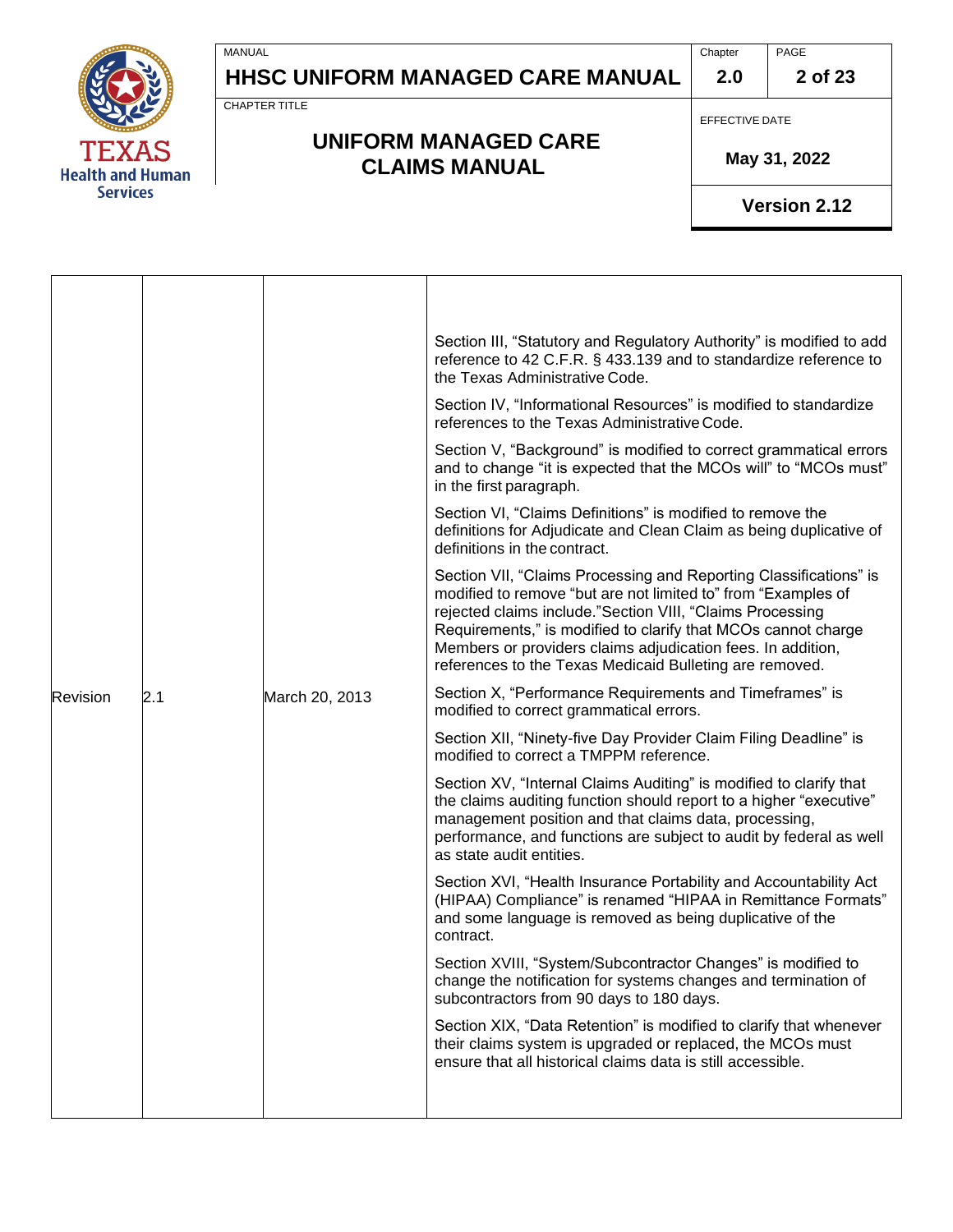

#### **3 of 23**

CHAPTER TITLE

MANUAL

### **UNIFORM MANAGED CARE CLAIMS MANUAL**

EFFECTIVE DATE

**2.0**

 **May 31, 2022**

| STATUS <sup>1</sup> | <b>DOCUMENT</b><br>REVISION <sup>2</sup> | <b>EFFECTIVE DATE</b> | <b>DESCRIPTION3</b>                                                                                                                                                                                                                                |
|---------------------|------------------------------------------|-----------------------|----------------------------------------------------------------------------------------------------------------------------------------------------------------------------------------------------------------------------------------------------|
| Revision            | 2.2                                      | September 15, 2013    | Section VIII, "Claims Processing Requirements," is modified to<br>require CHIP Institutional Claims and Encounter data to include<br>POA indicators and to change "Provider Preventable Conditions"<br>to "Potentially Preventable Complications." |
| Revision            | 2.3                                      | November 1, 2014      |                                                                                                                                                                                                                                                    |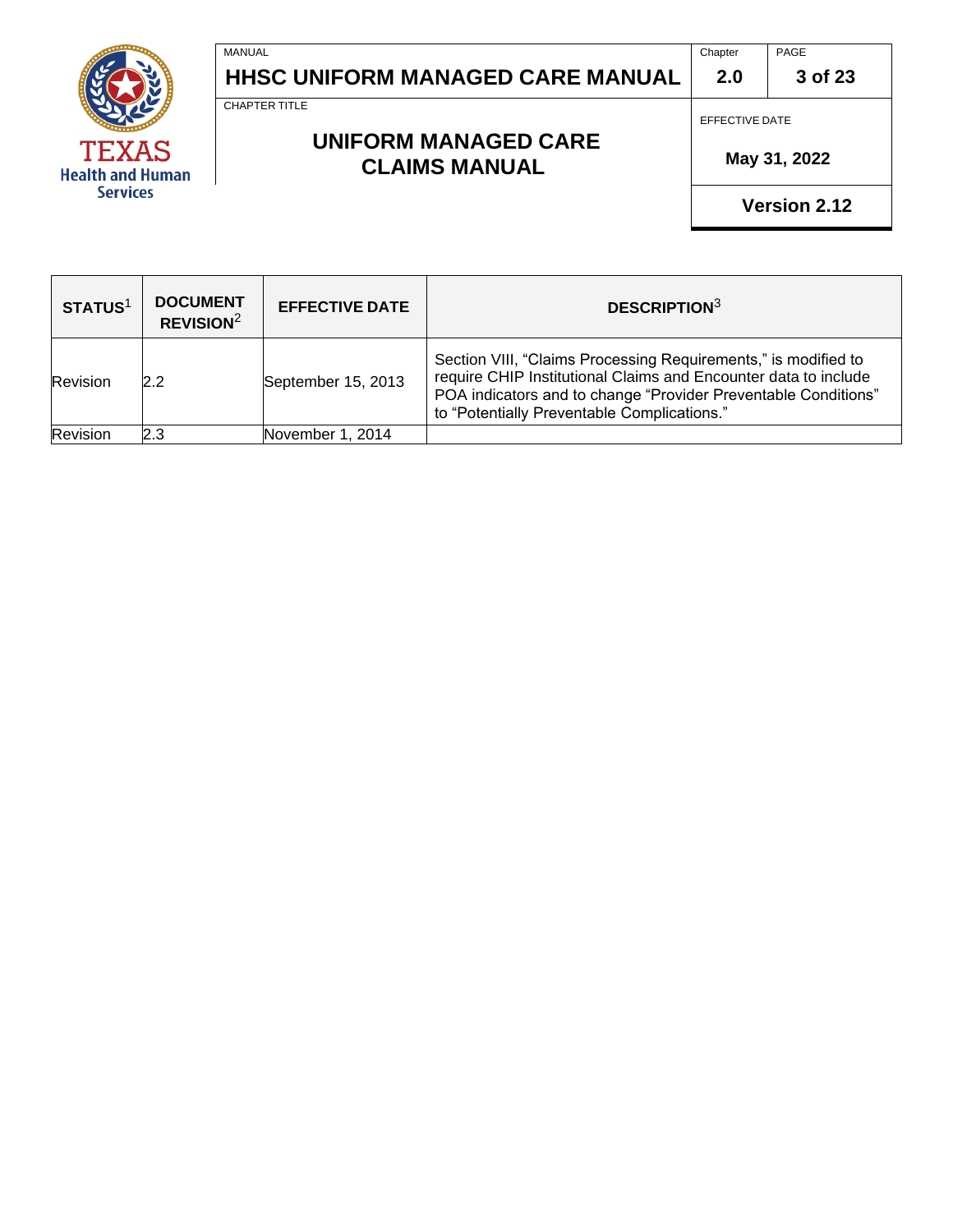

CHAPTER TITLE

MANUAL

### **UNIFORM MANAGED CARE CLAIMS MANUAL**

EFFECTIVE DATE

 **May 31, 2022**

|  | Revision 2.3 applies to contracts issued as a result of HHSC RFP<br>numbers 529-06-0293, 529-08-0001, 529-10-0020, 529-12-0002,<br>and 529-13-042; and to Medicare-Medicaid Plans (MMPs) in the<br>Dual Demonstration.                                                                                                                                                                                                                                                                                                                                                                                                                                                                                                                                                                                                                  |
|--|-----------------------------------------------------------------------------------------------------------------------------------------------------------------------------------------------------------------------------------------------------------------------------------------------------------------------------------------------------------------------------------------------------------------------------------------------------------------------------------------------------------------------------------------------------------------------------------------------------------------------------------------------------------------------------------------------------------------------------------------------------------------------------------------------------------------------------------------|
|  | Section I, "Applicability of Chapter 2.0" is modified to include<br>applicability to Medicare-Medicaid Plans (MMPs) and MCO<br>subcontractors that perform claims processing functions.                                                                                                                                                                                                                                                                                                                                                                                                                                                                                                                                                                                                                                                 |
|  | Section II, "Purpose" is modified to establish claims processing<br>requirements for Nursing Facility Add-on Services and to clarify<br>the meaning of "Days".                                                                                                                                                                                                                                                                                                                                                                                                                                                                                                                                                                                                                                                                          |
|  | Section V, "Background" is modified to include claims for Nursing<br>Facility Add-on Services.                                                                                                                                                                                                                                                                                                                                                                                                                                                                                                                                                                                                                                                                                                                                          |
|  | Section VI, "Claims Definitions" is modified to add definition for<br>Nursing Facility Add-on Services and to clarify that additional<br>definitions can be found in this and other chapters of the UMCM.                                                                                                                                                                                                                                                                                                                                                                                                                                                                                                                                                                                                                               |
|  | Section VII, "Claims Processing and Reporting Classifications" is<br>modified to clarify the definitions for Adjusted Claim, Rejected<br>Claim, and Duplicate Claim.                                                                                                                                                                                                                                                                                                                                                                                                                                                                                                                                                                                                                                                                    |
|  | Section VIII. A, "Processing and Payment Requirements" is<br>modified to change EOB to Remittance and Status Report or<br>explanation of payment; to clarify the timeframe for submitting a<br>request for additional information for Adjudication of a Deficient<br>Claim; to clarify that only Adjudicated-Paid Claims can be<br>adjusted; to clarify when the MCOs must withhold claims<br>payment; to require Medicaid MCOs to be able to accept and<br>process claims in compliance with the TMPPM; to include add a<br>legal citation for coordination of benefits for secondary payors;<br>and to change "Potentially Preventable Complications" back to<br>"Provider Preventable Conditions" and to clarify that PPC includes<br>any hospital-acquired conditions or healthcare acquired<br>conditions identified in the TMPPM. |
|  | Section VIII. C. "Claims System Requirements" is modified to<br>clarify that that an Adjusted Claim must have a separate claims<br>number from the previously Adjudicated-Paid claim.                                                                                                                                                                                                                                                                                                                                                                                                                                                                                                                                                                                                                                                   |
|  | Section VIII. D. "Provider-administered Drugs" is modified to<br>clarify that the MCO may deny or reject the entire claim or a claim<br>line item for failing to comply with Clean Claim standards.                                                                                                                                                                                                                                                                                                                                                                                                                                                                                                                                                                                                                                     |
|  | Section VIII. E. "STAR+PLUS Services for Dual Eligibles" is<br>added.                                                                                                                                                                                                                                                                                                                                                                                                                                                                                                                                                                                                                                                                                                                                                                   |
|  | Section VIII. F, "Nursing Facility Add-on Services" is added.                                                                                                                                                                                                                                                                                                                                                                                                                                                                                                                                                                                                                                                                                                                                                                           |
|  | Section VIII. G, "Nursing Facility Add-on Therapy Services" is<br>added.                                                                                                                                                                                                                                                                                                                                                                                                                                                                                                                                                                                                                                                                                                                                                                |
|  |                                                                                                                                                                                                                                                                                                                                                                                                                                                                                                                                                                                                                                                                                                                                                                                                                                         |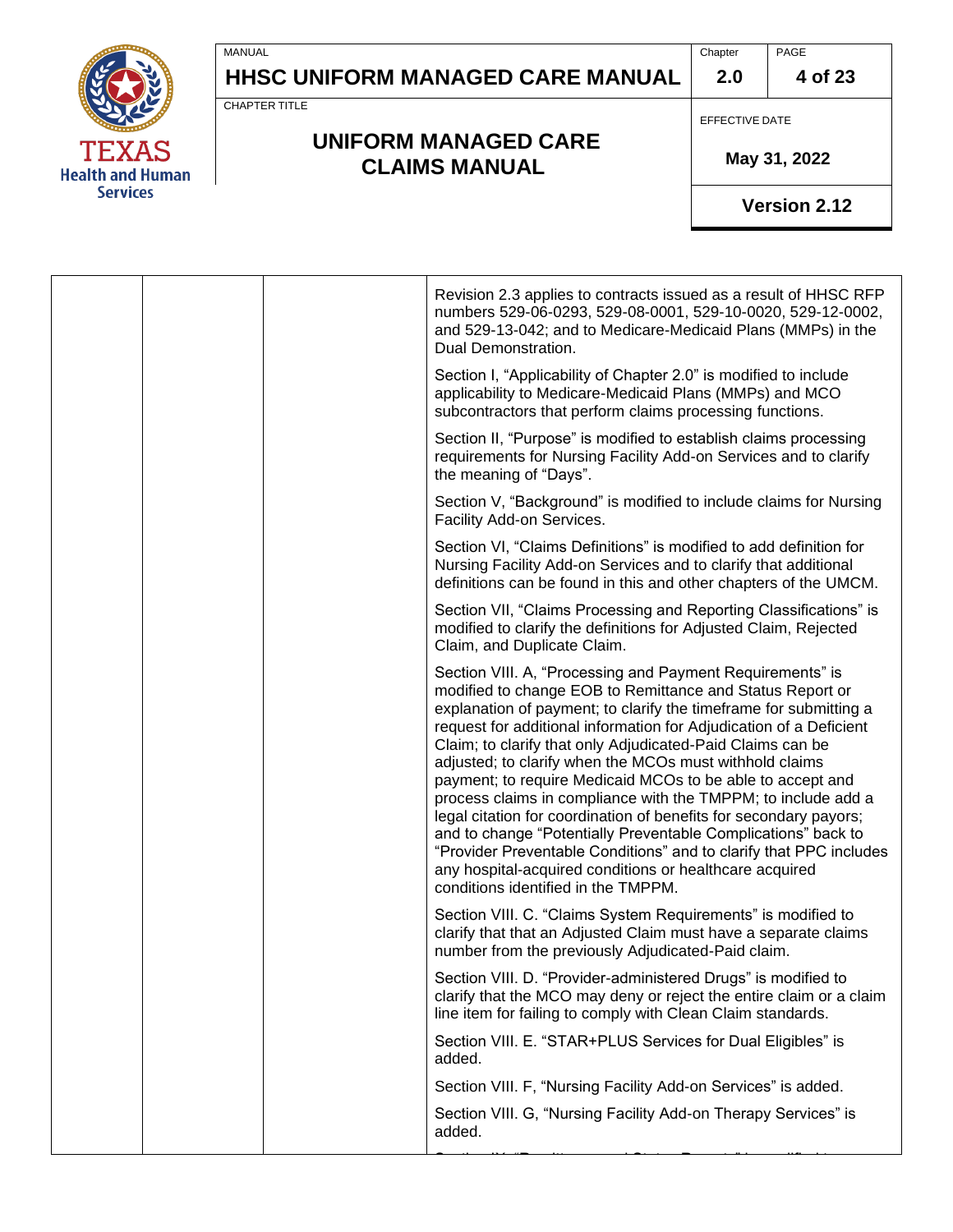

CHAPTER TITLE

MANUAL

### **UNIFORM MANAGED CARE CLAIMS MANUAL**

EFFECTIVE DATE

**2.0**

 **May 31, 2022**

| STATUS <sup>1</sup>  | <b>DOCUMENT</b><br>REVISION <sup>2</sup> | <b>EFFECTIVE DATE</b> | <b>DESCRIPTION3</b>                                                                                                                                                                                                                        |
|----------------------|------------------------------------------|-----------------------|--------------------------------------------------------------------------------------------------------------------------------------------------------------------------------------------------------------------------------------------|
|                      |                                          |                       | Section VIII. A. "Processing and Payment Requirements," is<br>modified to add requirements for Atypical Providers.                                                                                                                         |
| Revision<br>Revision | 2.4                                      | March 20, 2015        | Section VIII. D. is modified to change the name from "Provider-<br>administered Drugs" to "Clinician-administered Drugs" and to<br>clarify claims processing requirements for clinician-administered<br>drugs not in an inpatient setting. |
|                      |                                          |                       | Section VIII.E. "HCBS STAR+PLUS Waiver Services for Dual<br>Eligibles" is modified to change the title to "STAR+PLUS Services"<br>for Dual Eligibles."                                                                                     |
|                      | 2.5                                      | February 25, 2016     | Revision 2.5 applies to contracts issued as a result of HHSC RFP<br>numbers 529-08-0001, 529-10-0020, 529-12-0002, 529-13-042,                                                                                                             |
|                      |                                          |                       | 529-13-0071, and 529-15-0001; and to Medicare-Medicaid Plans<br>(MMPs) in the Dual Demonstration.                                                                                                                                          |
|                      |                                          |                       | Section I, "Applicability of Chapter 2.0" is modified to include<br>applicability to the STAR Kids Program.                                                                                                                                |
|                      |                                          |                       | Section VIII. E. "STAR+PLUS Services for Dual Eligibles" is<br>renamed "STAR+PLUS and STAR Kids Services for Dual<br>Eligibles" and the text is clarified.                                                                                 |
|                      |                                          |                       | Section VIII. H. "Family Planning Services" is added.                                                                                                                                                                                      |
| Revision             | 2.6                                      | September 1, 2016     | Section VIII. D. "Clinician-administered Drugs" is modified to<br>require use of the U8 modifier for 340B clinician-administered<br>drug claims.                                                                                           |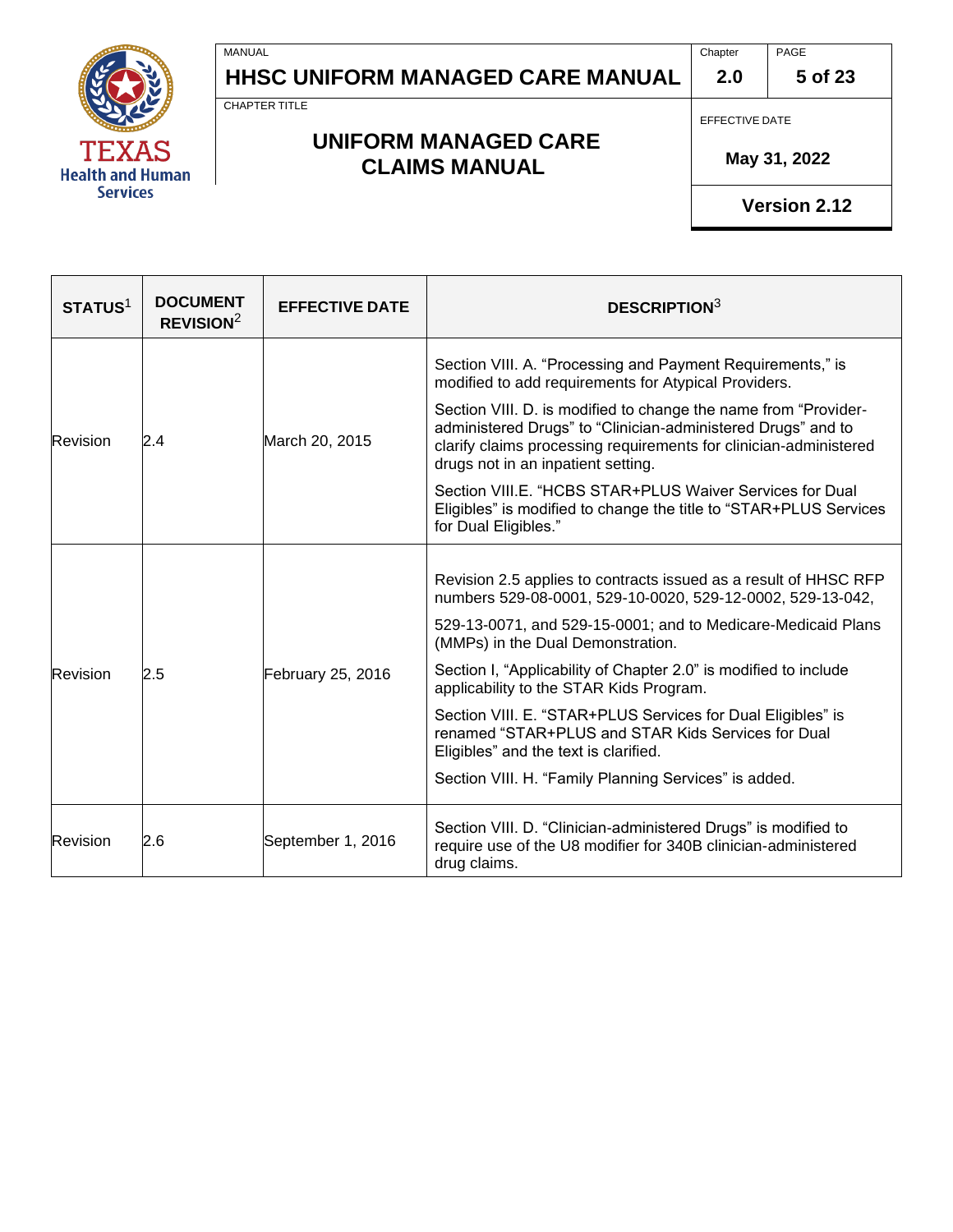

CHAPTER TITLE

MANUAL

### **UNIFORM MANAGED CARE CLAIMS MANUAL**

EFFECTIVE DATE

**2.0**

 **May 31, 2022**

| STATUS <sup>1</sup>              | <b>DOCUMENT</b><br>REVISION <sup>2</sup>                                                                                                | <b>EFFECTIVE DATE</b>                                                                                                                                                                                | <b>DESCRIPTION3</b>                                                                                                                                                                                                     |
|----------------------------------|-----------------------------------------------------------------------------------------------------------------------------------------|------------------------------------------------------------------------------------------------------------------------------------------------------------------------------------------------------|-------------------------------------------------------------------------------------------------------------------------------------------------------------------------------------------------------------------------|
| Revision<br>Revision<br>Revision |                                                                                                                                         | December 7, 2018                                                                                                                                                                                     | Section VIII. A. "Processing and Payment Requirements," is<br>modified to add a contract reference.                                                                                                                     |
|                                  |                                                                                                                                         |                                                                                                                                                                                                      | Section VIII. D. "Clinician-administered Drugs" is clarifies billing<br>and reimbursement language.                                                                                                                     |
|                                  | 2.7                                                                                                                                     |                                                                                                                                                                                                      | Section VIII. E. "Clinician-administered Drugs Covered Under<br>Non-Risk Payment" is added.                                                                                                                             |
|                                  |                                                                                                                                         |                                                                                                                                                                                                      | Section VIII. I. "Human Donor Breast Milk" is added. Section X.<br>"Performance Requirements and Timeframes" is modified to<br>update the performance standards to match revisions made to<br>claims summary reporting. |
|                                  |                                                                                                                                         |                                                                                                                                                                                                      | Section XIX "Data Retention" is modified to comply with 42 CFR                                                                                                                                                          |
|                                  |                                                                                                                                         |                                                                                                                                                                                                      | §438.3(h) and require the STAR+PLUS MCO portals to store up<br>to 2 years of Nursing Facility claims payment data and all MCOs<br>to store archival data that is easily retrievable for 10 years.                       |
|                                  |                                                                                                                                         |                                                                                                                                                                                                      | Section XX. "Reporting Requirements" is modified to update the<br>UMCM report section reference.                                                                                                                        |
|                                  | 2.8<br>June 25, 2019<br>November 1, 2018.                                                                                               | Section E - "Clinician-administered Drugs Covered Under Non-<br>risk Payment" is updated to include a new drug, Crysvita.                                                                            |                                                                                                                                                                                                                         |
|                                  |                                                                                                                                         |                                                                                                                                                                                                      | Crysvita is added to the list of clinician-administered drugs<br>covered under a non-risk payment as: h) Crysvita effective                                                                                             |
|                                  | Contractor.<br>January 1, 2021<br>2.9<br>Section VI. 11 "Claim Type" is updated to include dental.<br>UMCM chapter reporting reference. | Section V. 3 "Received Date of Claim" updated to include claims<br>processing requirements and timeframes for non-nursing facility<br>claims forwarded to the MCO by the HHSC Administrative Service |                                                                                                                                                                                                                         |
|                                  |                                                                                                                                         |                                                                                                                                                                                                      |                                                                                                                                                                                                                         |
|                                  |                                                                                                                                         |                                                                                                                                                                                                      | Section XIX "Reporting Requirements" is modified to update the                                                                                                                                                          |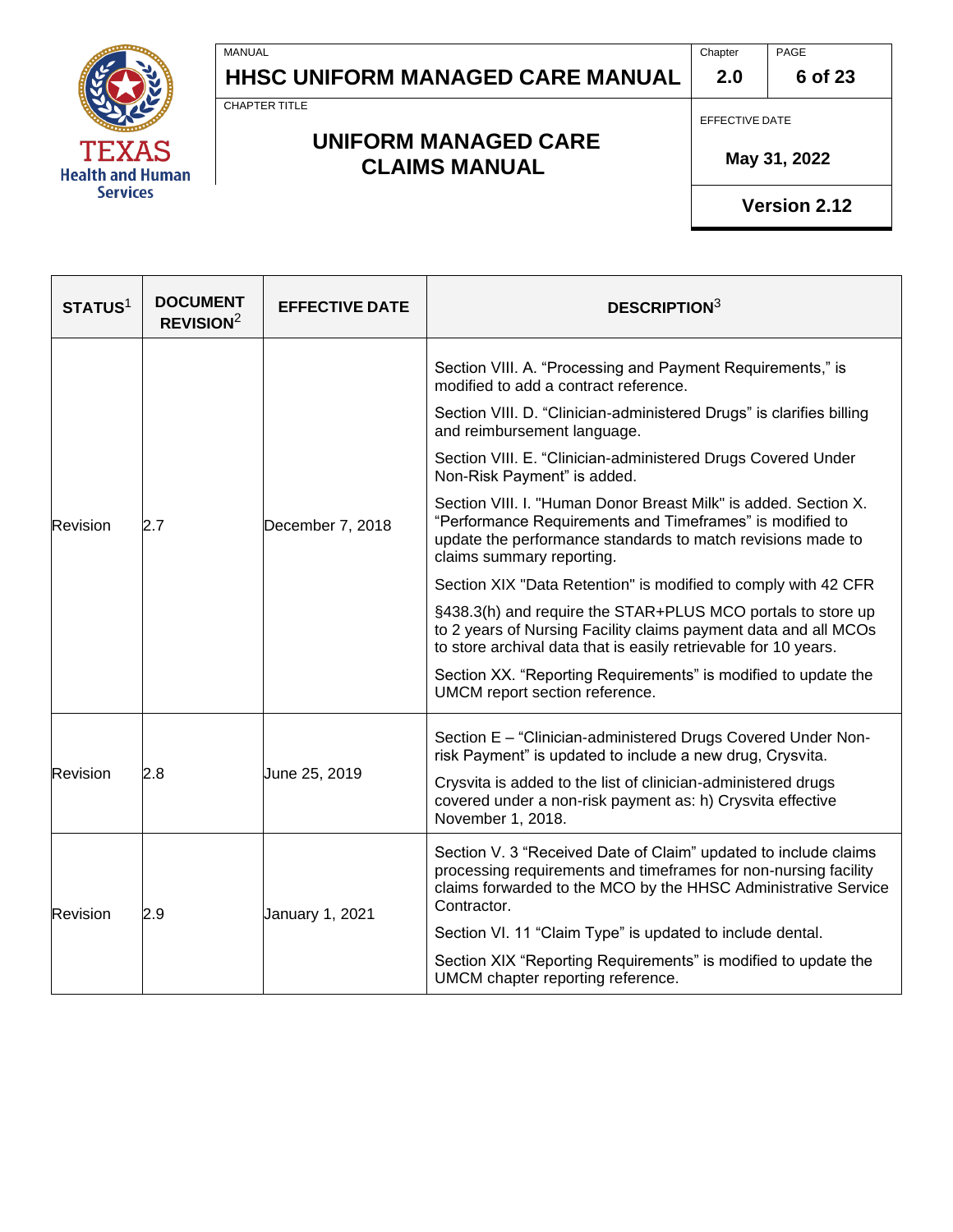

**Chapter 2.0** PAGE

**7 of 23**

CHAPTER TITLE

MANUAL

### **UNIFORM MANAGED CARE CLAIMS MANUAL**

EFFECTIVE DATE

 **May 31, 2022**

| STATUS <sup>1</sup> | <b>DOCUMENT</b><br>REVISION <sup>2</sup> | <b>EFFECTIVE DATE</b> | <b>DESCRIPTION3</b>                                                                                                                                                                                                                                                                                                                                                                                                                                                                                                                                                                                                                                                                              |
|---------------------|------------------------------------------|-----------------------|--------------------------------------------------------------------------------------------------------------------------------------------------------------------------------------------------------------------------------------------------------------------------------------------------------------------------------------------------------------------------------------------------------------------------------------------------------------------------------------------------------------------------------------------------------------------------------------------------------------------------------------------------------------------------------------------------|
| Revision            | 2.10                                     | July 1, 2021          | Chapter 2.0 continues to apply to the Dental Services Contract. The<br>hew Dental Services Contract HHSC RFP number is HHS0002879.<br>Section VII. A., "Processing and Payment Requirements," is<br>modified to remove Texas Insurance Code and federal (C.F.R.)<br>language and replace with language that further clarifies that<br>MCOs must obtain recovery of payment from a liable third party<br>and not from a provider, unless the provider received payment<br>from both the MCO and the liable third party. If the provider<br>receives payment from both the MCO and a liable third party, the<br>MCO must obtain recovery of the Medicaid or CHIP overpayment<br>from the provider. |
| Revision            | 2.11                                     | September 1, 2021     | Section VII. D., "Clinician-administered Drugs," is modified to require<br>compliance with UMCM 16.1.21 and UMCM 16.7.5.21.<br>Section VII. E., "Clinician-administered Drugs Covered Under Non-<br>risk Payment," is modified to update source of non-risk drug                                                                                                                                                                                                                                                                                                                                                                                                                                 |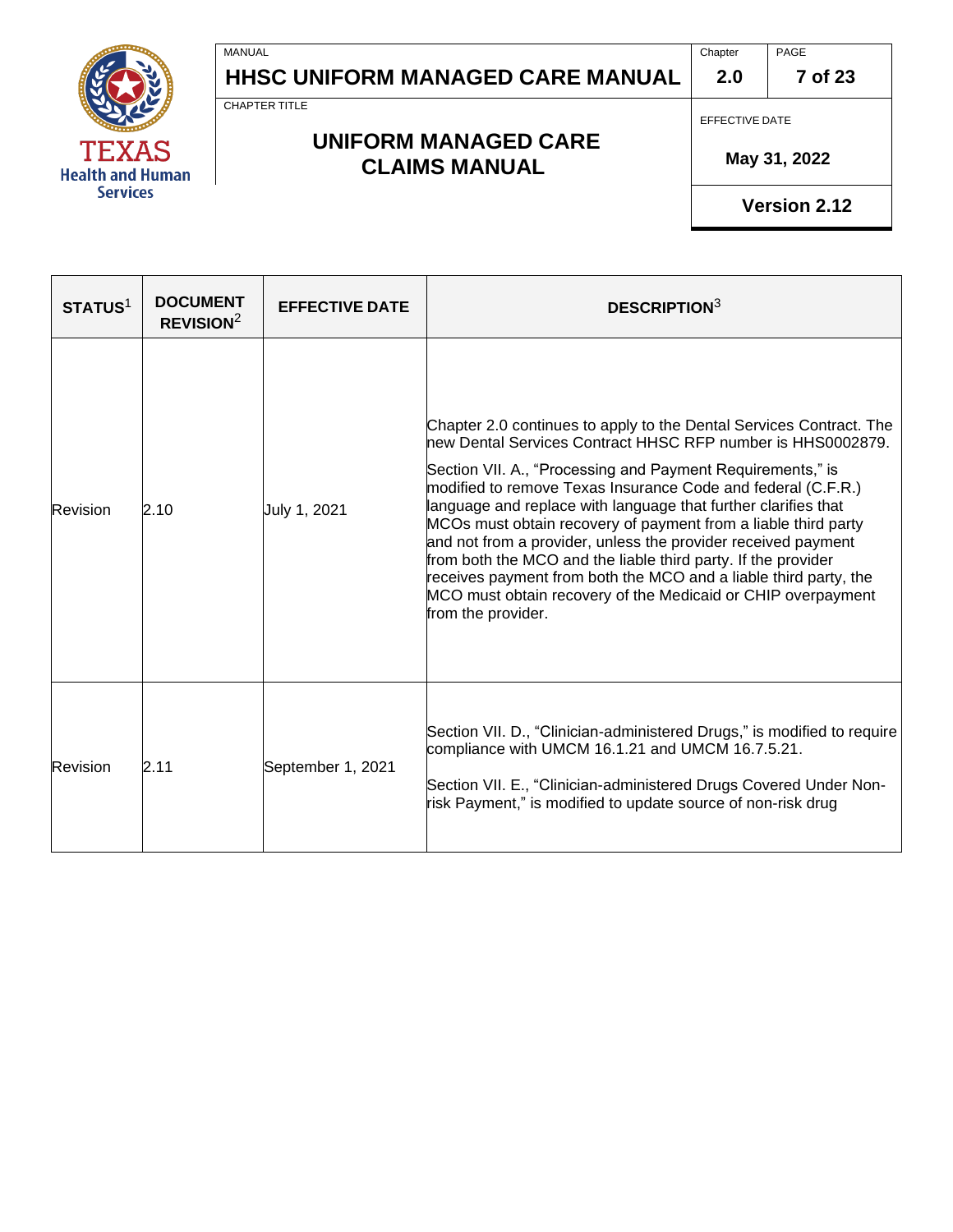

CHAPTER TITLE

MANUAL

#### **UNIFORM MANAGED CARE CLAIMS MANUAL**

EFFECTIVE DATE

**2.0**

 **May 31, 2022**

**Version 2.12**

| STATUS <sup>1</sup> | <b>DOCUMENT</b><br>REVISION <sup>2</sup> | <b>EFFECTIVE DATE</b> | <b>DESCRIPTION</b> <sup>3</sup>                                                                                                                                                                                                                                                                                                                                                                                                                                                                                                                                                                                                                                                                                                                                                                                                                                                                                                                                                                                                                                                                                                                       |
|---------------------|------------------------------------------|-----------------------|-------------------------------------------------------------------------------------------------------------------------------------------------------------------------------------------------------------------------------------------------------------------------------------------------------------------------------------------------------------------------------------------------------------------------------------------------------------------------------------------------------------------------------------------------------------------------------------------------------------------------------------------------------------------------------------------------------------------------------------------------------------------------------------------------------------------------------------------------------------------------------------------------------------------------------------------------------------------------------------------------------------------------------------------------------------------------------------------------------------------------------------------------------|
| Revision            | 2.12                                     | May 31, 2022          | Added definitions to Section V for the following terms:<br>Adjudication, Adjudicated Claim, Adverse Benefit Determination,<br>Approved Claim, Claim, Date Adjudicated, Date Paid, Recoupment<br>Clarified Claims status descriptions in Section VI, Claims<br>Processing and Reporting Classifications, including:<br>Addition of the following terms: Claims Project, Paid Claim,<br>Pending Claim.<br>Revised the definition of Deficient Claim.<br>Deletion or revision of the following Claims Processing and<br>Reporting Classifications: Adjudicated Paid Claim revised to Paid<br>Claim, Adjudicated Denied Claim revised to Denied Claim, deleted<br>Deficient Denied Claim, Deficient Pended Claim, and Other<br><b>Unprocessed Claims</b><br>Section VII added MCO requirement to provide adverse benefit<br>determination notice to Member.<br>Updated Section XIX to reference the text file layout.<br>Removed references to deleted definitions.<br>Updated information in Section X, Interest Payments.<br>Section IX added to require MCOs to provide Members with Adverse<br>Benefit Determination letters for Clean Claim denials. |

**<sup>1</sup>**Status should be represented as "Baseline" for initial issuances, "Revision" for changes to the Baseline version, and "Cancellation" for withdrawn versions

<sup>2</sup> Revisions should be numbered according to the version of the issuance and sequential numbering of the revision—e.g., "1.2" refers to the first version of the document and the second revision.

<sup>3</sup> Brief description of the changes to the document made in the revision.

#### **Table of Contents**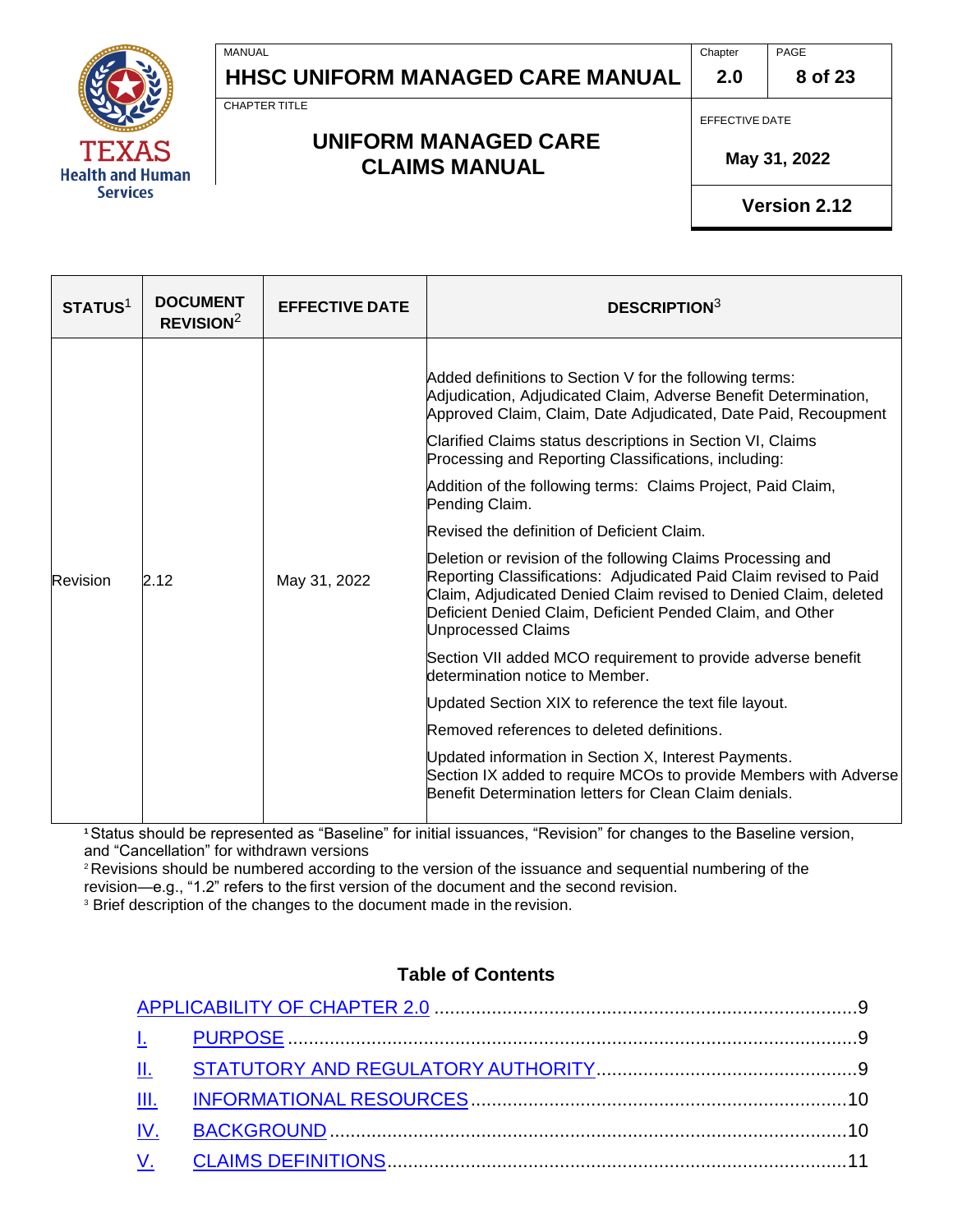Chapter PAGE

**9 of 23**

CHAPTER TITLE

#### **UNIFORM MANAGED CARE CLAIMS MANUAL**

EFFECTIVE DATE

**2.0**

 **May 31, 2022**

| <u>VI.</u>   | CLAIMS PROCESSING AND REPORTING CLASSIFICATIONS  12 |  |
|--------------|-----------------------------------------------------|--|
| VII.         |                                                     |  |
| <u>VIII.</u> |                                                     |  |
| <u>IX.</u>   |                                                     |  |
| <u>X.</u>    |                                                     |  |
| XI.          | NINETY-FIVE-DAY PROVIDER CLAIM FILING DEADLINE 20   |  |
| <u>XII.</u>  |                                                     |  |
| XV.          |                                                     |  |
| XVI.         |                                                     |  |
| XVII.        |                                                     |  |
|              |                                                     |  |
| XIX.         |                                                     |  |
|              |                                                     |  |

# <span id="page-8-0"></span>**APPLICABILITY OF CHAPTER 2.0**

### <span id="page-8-1"></span>**I. PURPOSE**

This chapter establishes the Claims processing requirements and timelines that must be used by MCOs.

These requirements are based on the authorities noted below. The requirements apply to Claims for all services covered under the MCOs' managed care agreements (Contracts) with HHSC, including: (1) pharmacy Claims unless otherwise noted in UMCM Chapter 2.2, "Pharmacy Claims Manual," and (2) Nursing Facility Claims unless otherwise noted in UMCM Chapter 2.3, "Nursing Facility ClaimsManual."

This chapter establishes the Claims processing requirements for Nursing Facility Add-on Services. For the Claims processing requirements for Nursing Facility Unit Rate services and Nursing Facility Medicare Coinsurance, refer to UMCM Chapter 2.3, "Nursing Facility Claims Manual."

In the context of this chapter, the term and spelling of "Provider" means contracted Network Providers, "provider" means all providers, Network and Out-of-Network, except when used to identify positions, headings, and index.

For the purpose of this chapter, unless otherwise stated, all required timeframes based on "Days" means calendar days.

# <span id="page-8-2"></span>**II. STATUTORY AND REGULATORY AUTHORITY**

**Health and Human Services**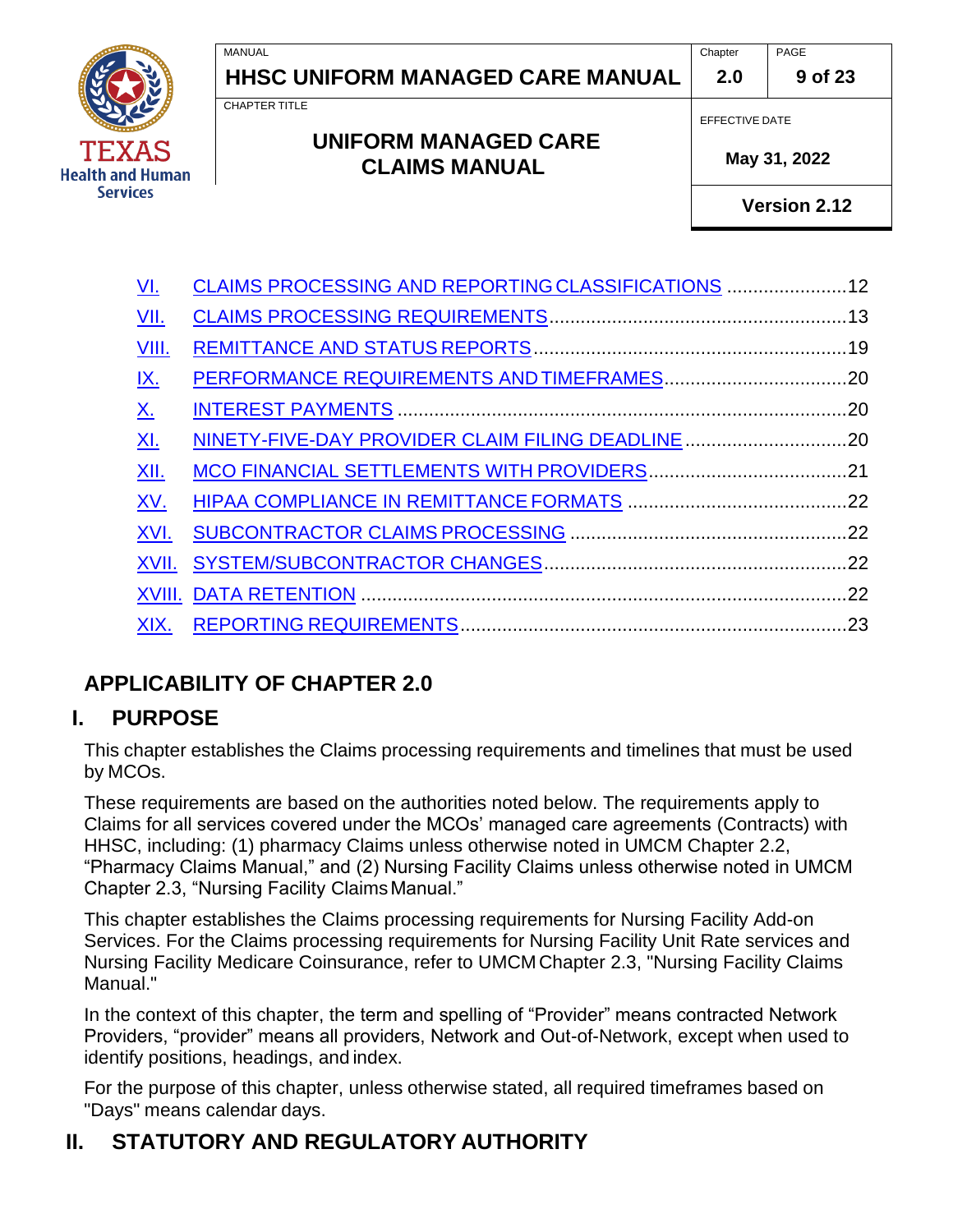**Chapter 2.0**

**10 of 23**

CHAPTER TITLE

MANUAL

### **UNIFORM MANAGED CARE CLAIMS MANUAL**

EFFECTIVE DATE

 **May 31, 2022**

PAGE

**Version 2.12**

Statutory and regulatory authority for this chapter includes, without limitation:

- 42 U.S.C. § 1396a(a) (37) [§ 1902(a) (37) of the Social Security Act]
- 42 U.S.C. § 1396u-2(f) [§ 1932(f) of the Social Security Act]
- Health Insurance Portability and Accountability Act of 1996 (HIPAA), Public Law 104- 191
- 42 C.F.R. § 433.139
- 42 C.F.R. § 438.242
- 42 C.F.R. § 447.45
- 42 C.F.R. § 447.46
- 45 C.F.R. §§ 160 –164
- Texas Insurance Code § 843.349 (e) and (f)
- 1 Tex. Admin. Code § 353.4
- 42 CFR § 438.404
- 42 CFR §457.1260

# <span id="page-9-0"></span>**III. INFORMATIONAL RESOURCES**

- 28 Tex. Admin. Code Chapter 20, Subchapter T, "Submission of Clean Claims"
- Texas Insurance Code Chapter 843, Subchapter J, "Payment of Claims to Physicians and Providers"
- 28 Tex. Admin. Code § 20.2826 waives the application of certain statutes and rules regarding prompt payment of claims as to Medicaid and CHIP managed care plans. HHSC has developed its own claims processing requirements that are informed by, but are not governed by, the Texas Department of Insurance requirements, unless noted in the statutory and regulatory authorities above.

# <span id="page-9-1"></span>**IV. BACKGROUND**

MCOs that contract with HHSC are contracted on a "value based purchasing" basis. Under the "value based purchasing" approach, HHSC focuses on whether the MCOs processed the claims appropriately and timely. MCOs must deliver the services and meet the performance standards included in the Contracts between HHSC and the MCOs. This chapter provides the performance standards and filing requirements for appropriate and timely claims processing for Medicaid and CHIP claims, including claims for Acute Care, Behavioral Health Services, Vision, Long Term Services and Supports, and Nursing Facility Add-onServices.

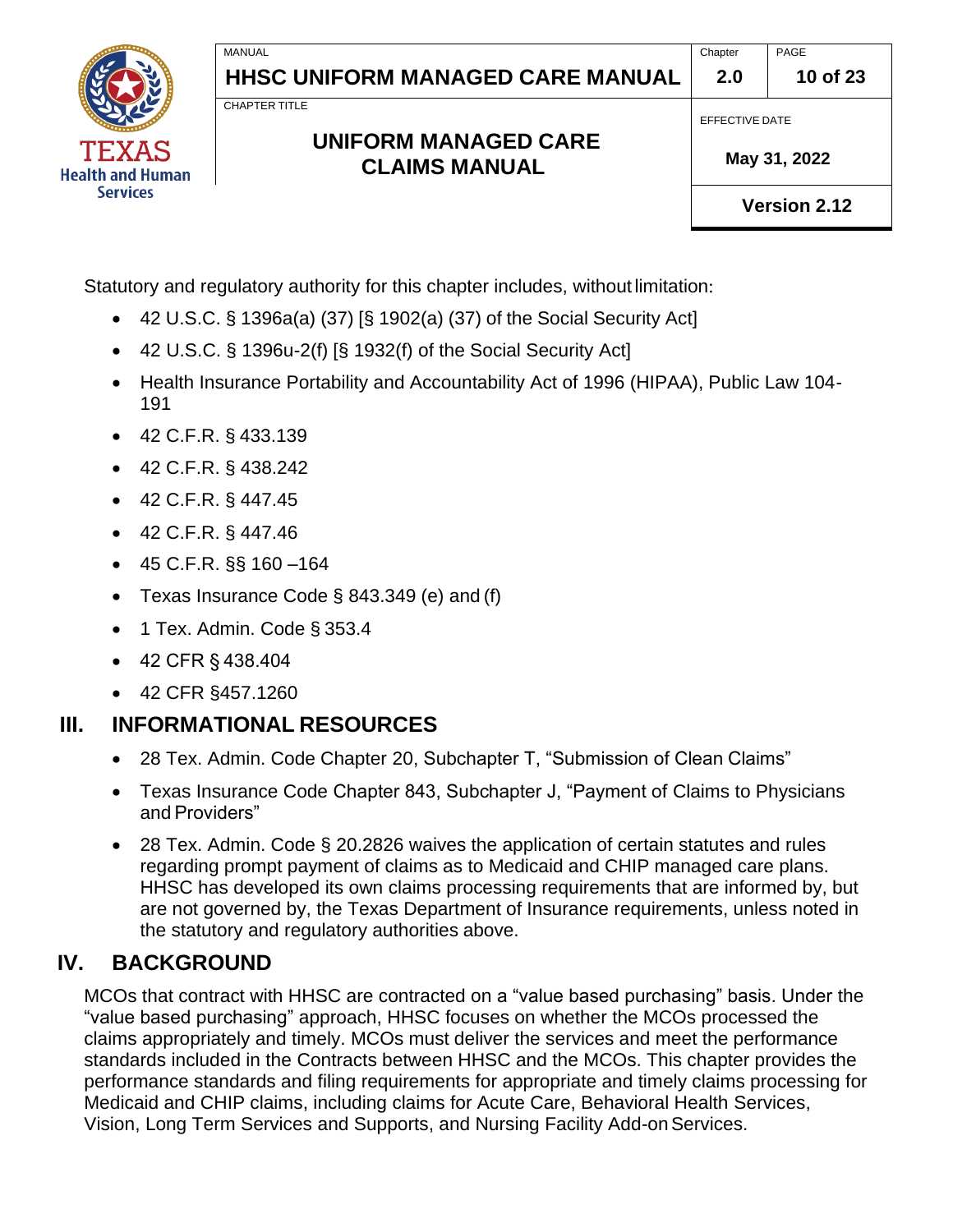**11 of 23**



CHAPTER TITLE

MANUAL

### **UNIFORM MANAGED CARE CLAIMS MANUAL**

EFFECTIVE DATE

 **May 31, 2022**

**Version 2.12**

The MCO must administer an effective, accurate, and efficient claims process in compliance with HHSC claim rules and regulations; applicable state and federal laws, rules, and regulations; the MCO's Contracts with HHSC; and the Uniform Managed Care Manual.

### <span id="page-10-0"></span>**V. CLAIMS DEFINITIONS**

#### **For the purposes of this chapter the following terms are defined:**

- 1. **Adjudication:** The process of determining if a claim should be paid based on the services rendered, the patient's covered benefits, and the provider's authority to render the services. Claims for which the adjudication process has been temporarily put on hold (e.g., awaiting additional information, correction) are considered "suspended" and, therefore, are not "fully adjudicated.
- 2. **Adjudicate:** to deny or pay a Clean Claim, where an MCO has reviewed and either approved or denied, either all or in part, for payment. Of a Claim that has gone through the Adjudication process
- 3. **Adverse Benefit Determination:** , has the meaning assigned in 42 CFR §438.400(b)(3).
- 4. **Approved Claim:** A Clean Claim having completed the Adjudication process for reimbursement.
- 5. **Claim:** has the meaning assigned in 42 CFR § 447.45(b).
- 6. **Claims Processing:** The action(s) taken on a Claim by the MCO or its subcontracted Claims processor.
- 7. **Clean Claim:** has the meaning assigned in 42 CFR 447.45(b)
- 8. **Date Adjudicated:** The date a Clean Claim completes the Adjudication process.
- 9. **Date Paid:** The date an MCO issues payment by check or electronic funds transfer to a provider for an Approved Claim.
- 10. **Deficient Claim:** A Claim that is not a Clean Claim.
- 11. **Recoupment:** The recovery of funds paid to a provider or individual to which the provider or individual was not entitled.
- 12. **Received Date of Claim:** In accordance with 42 C.F.R. §§ 447.46(c) and 447.45(d)(5) (related to timely Claims payments by MCOs):
	- a. The Received Date of Claim is the date that the claim was received by the MCO or its subcontracted claims processor, except for claims forwarded to the MCO from the HHSC Administrative Services Contractor; and
	- b. For claims forwarded to the MCO from the HHSC Administrative Services Contractor, the creation date of the claim, located in the ISAO9 field of the claim, is the Received Date of the Claim.
- 13. **Nursing Facility Add-on Services**: The types of services that are provided in a Nursing Facility setting by the Nursing Facility or other Network Provider but are not included in the Nursing Facility Unit Rate, including but not limited to emergency dental services; physician-ordered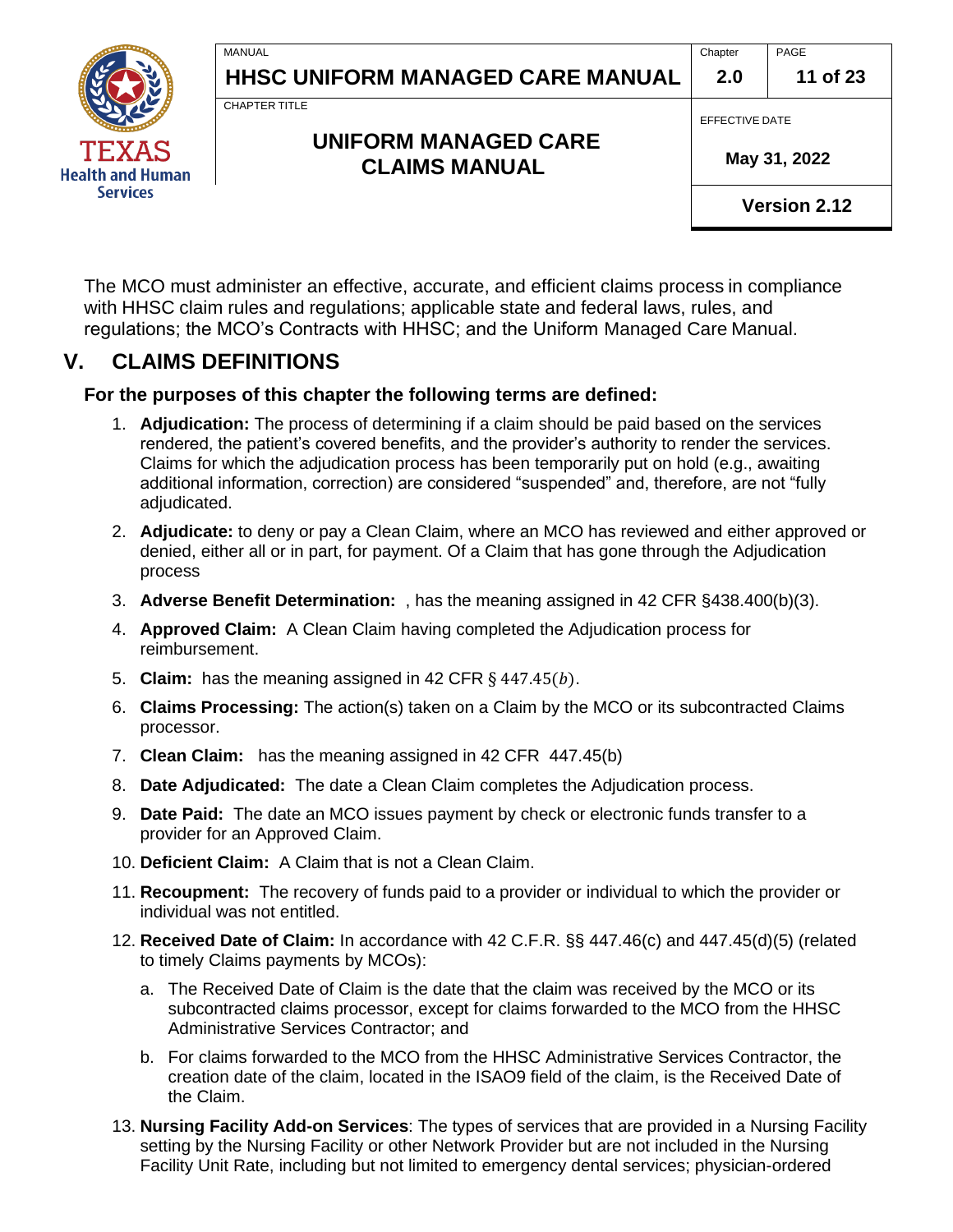**Chapter 2.0** PAGE **12 of 23**



CHAPTER TITLE

MANUAL

### **UNIFORM MANAGED CARE CLAIMS MANUAL**

EFFECTIVE DATE

 **May 31, 2022**

**Version 2.12**

rehabilitative services;customized power wheelchairs; and augmentative communication devices.

Additional definitions are found in the MCO's Contracts, including Attachment A, and this and other Chapters of the Uniform Managed Care Manual.

### <span id="page-11-0"></span>**VI. CLAIMS PROCESSING AND REPORTING CLASSIFICATIONS**

MCOs and their subcontracted Claims processors are responsible for reporting the disposition of claims by the followingHHSC classifications.

1. **Adjusted Claim:** A Claim that has been previously Adjudicated as a Clean Claim by the MCO and has had a subsequent payment adjustment. Adjustments may not be made to a pharmacy Claim. See the Pharmacy Claims Manual, Chapter 2.2, "Correction to Paid Claim."

Examples of Adjusted Claims include thefollowing.

- a. If a primary explanation of benefits (EOB) is needed, the MCO may deny the original Claim, request the EOB from the provider, and adjust the original claim with the EOB.
- b. b. If a non-covered benefit is retrospectively approved to be a covered benefit, the MCO may deny the claim, and upon retrospective approval, the MCO may adjust the Claim. If HHSC retroactively changes rates, the MCO may adjust Claims that were previously paid.
- 2. **Appealed Claim**: A Claim that has been previously Adjudicated as a Clean Claim and the provider is appealing the disposition through written notification to the MCO and in accordance with the appeal process as defined in the MCO Provider Manual.
- 3. **Capitated Service Claim:** A Claim or Claims report submitted by a Provider for rendered services for which the Provider has been prepaid (capitated) by the MCO. These Claims are entered into the MCO Claim system for data purposes only. No additional payment is made to the Provider.
- 4. **Claims Project:** a project initiated by an MCO outside of the Provider appeal process after payment or denial of a Claim(s) for the purpose of conducting any necessary research on the Claim(s) and/or to adjust the Claim(s), if appropriate.

a. MCOs may not include Nursing Facility Unit/Daily Rate Claims on Claims Projects.

b. If a provider requests a timely appeal of the MCO determination of overpayment or remits the requested refund for a claim overpayment, the MCO practice of withholding of funds associated with a provider's claims outside of the claims project is prohibited and is subject to contractual remedies.

c. If an MCO's procedure allows the withholding of funds associated with a provider's Claims outside of the Claims Project, the practice is prohibited and is subject to contractual remedies.

5. **Claim Type**: Facility or professional services for Acute Care, Behavioral Health Services, vision, long-term services and supports, dental, and Nursing Facility Add-on Services. Professional services are inclusive of services rendered by all providers. Within each Claim Type, Claims data must be reported separately on the UB 04, CMS 1500, and 837 transactions, as applicable.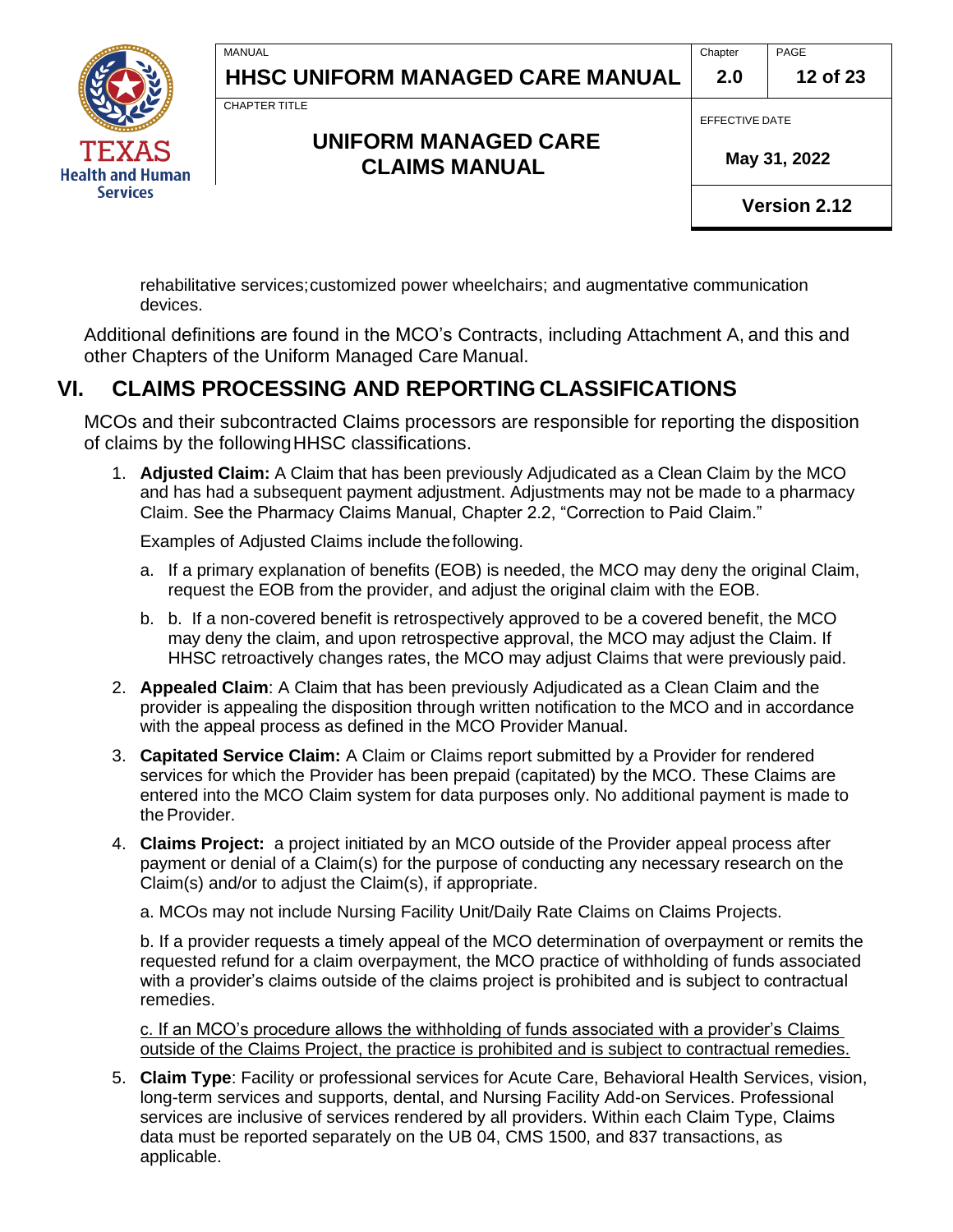CHAPTER TITLE

MANUAL

### **UNIFORM MANAGED CARE CLAIMS MANUAL**

EFFECTIVE DATE

 **May 31, 2022**

**Version 2.12**

- 6. **Denied Claim:** A Clean Claim that has been denied for payment.
- 7. **Duplicate Claim:** Any Claim submitted by the provider that was included in a previously submitted Claim by that provider for the same service provided to the same Member according to the maximum number of units of this service per day as set out in the Texas Medicaid Provider Procedure Manual. The term does not apply to Adjusted Claims, Appealed Claims, or Claims submitted by a provider at the request of the MCO.
- 8. **Paid Claim:** A Clean Claim for which a payment has been made to the provider.
- 9. **Pending Claim:** A Claim that the MCO has not yet reviewed or has reviewed and determined additional information is needed before it is adjudicated.
- 10. **Rejected Claim:** A Claim:
	- a. filed with the MCO, or through an HHSC-designated portal, as applicable for services rendered to a patient who was not a Member of the MCO at the time the service was provided;
	- b. that was filed with the MCO in error (wrong carrier); or
	- c. for which the MCO is not responsible for processing; but the Claim is for a Member of the MCO as of the date of service.

Examples of rejected Claims include the following.

- The MCO Member was assigned to a risk group as of the date of service, and the HHSC Claims administrator processes Claims for such Members.
- 11. The services are paid directly by the HHSC Claims administrator to the provider and not by the MCO as described in the Contracts. These services are not included in the Capitation Payment to theMCO.

### <span id="page-12-0"></span>**VII. CLAIMS PROCESSING REQUIREMENTS**

#### **A. Processing and Payment Requirements**

Once a Clean Claim is received, the MCOs are required, within the 30-Day Claim payment period, to:

- (1) pay the total amount of the Claim, or part of the Claim, in accordance with the Contracts, or
- (2) deny the entire Claim, or part of the Claim, and notify the provider why the Claim will not be paid.
- (3) send the Member an adverse benefit determination notice on the date the MCO makes a determination to deny or partially deny payment of a claim.

Payment is considered paid on the date of:

(1) the date of issue of a check for payment and its corresponding Remittance and Status (R&S) Report or explanation of payment to the provider by the MCO, or

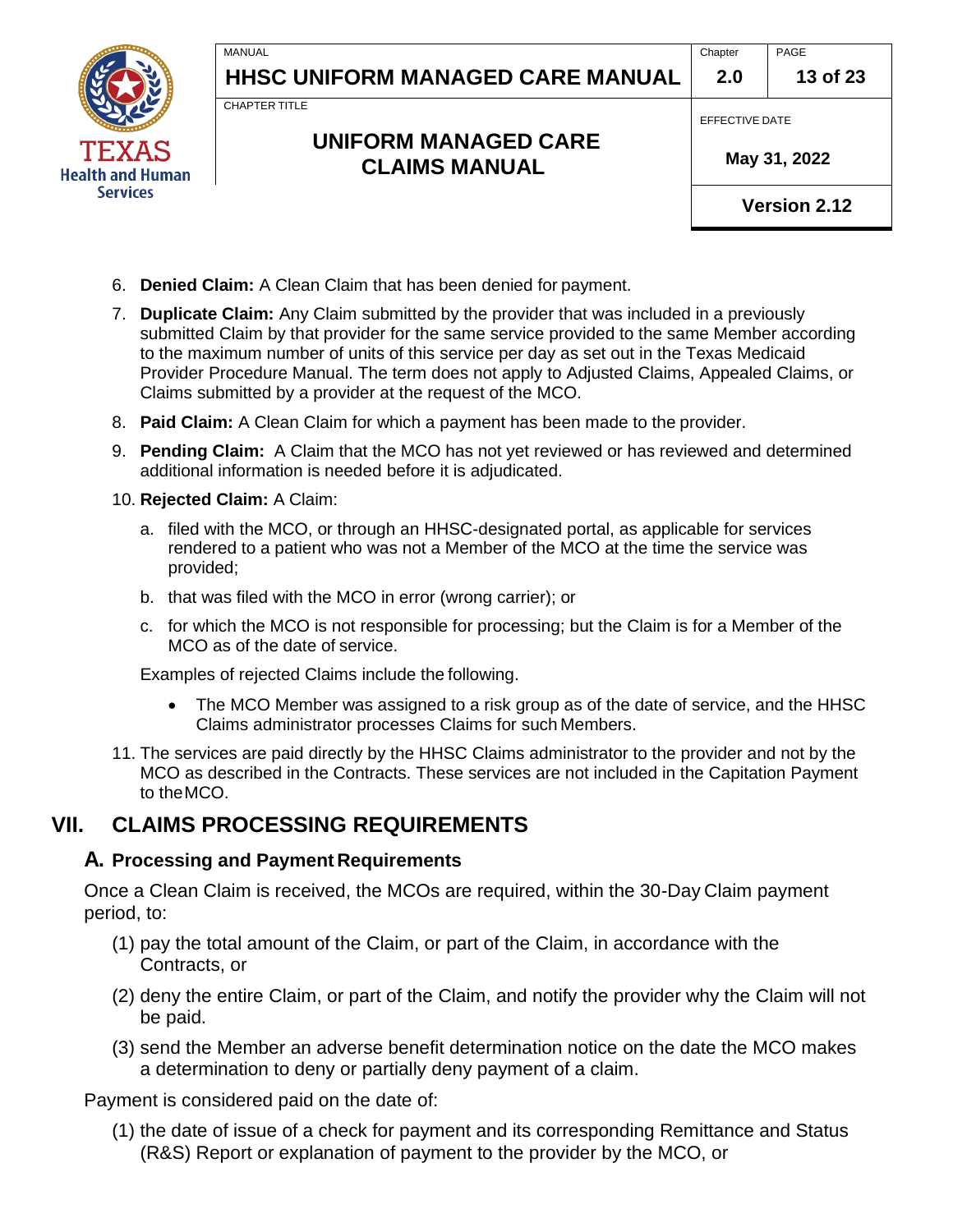**14 of 23**

CHAPTER TITLE

### **UNIFORM MANAGED CARE CLAIMS MANUAL**

EFFECTIVE DATE

 **May 31, 2022**

**Version 2.12**

(2) electronic transmission if payment is made electronically.

The MCO must submit a request for additional information necessary to allow Adjudication of a Deficient Claim from the provider within 30 Days from the date of the received date of Claim. The MCO must Adjudicate a Deficient Claim for which additional information is requested within 30Days from the date of receipt of the requested information.

The MCO must process to a Denied Claim status any Deficient Claim for which requested additional information is notreceived within 30 Days from the date the information was requested from the provider.

. For Claims that are in progress, the MCOs should complete Adjudication before processing any adjustments. MCOs can only adjust an Adjudicated Claim.

MCO must make every effort to avoid making more than one request to the provider for additional information in connection with a specific Claim.

MCO Claim procedures must include processes intended to prevent a provider Claim from being repeatedly denied as a Deficient Claim for reasons that were present on the original Claim submission.

Whenever possible, the MCO should identify each applicable reason code and specific information requirements to inform the provider of the precise data fields and issues related to each Claim. At a minimum, MCO Claim systems that employ a preset hierarchy of Deficient Claim reasons must provide sufficient information to the provider regarding the primary issue related to a Claim.

The MCO must withhold all or part of payment for a Claim submitted by aprovider:

- (1) excluded or suspended from the Medicare, Medicaid, or CHIP Programs for Fraud, Waste, or Abuse;
- (2) on full or partial payment hold under the authority of HHSC or itsauthorized agent(s); or
- (3) with debts, settlements, pending payments, or accounts receivable due to HHSC, or the state or federal government.

In addition to the requirements, a Medicaid MCO must process and pay Medicaid provider Claims in accordance with the benefits limits and exclusions as listed in the Texas Medicaid Provider Procedures Manual(TMPPM).

The MCO may not directly or indirectly charge or hold a Member or a Network orout of network provider responsible for a fee for the adjudication of a Claim.

MCOs must provide accurate and complete Encounter Data for all Covered Services, including Value-added Services. The Encounter Data must meet the requirements of the **"Encounter**  Data" sections of the Contracts<sup>1</sup>, as well as, follow

• CHIP RSA Section 8.1.18.1

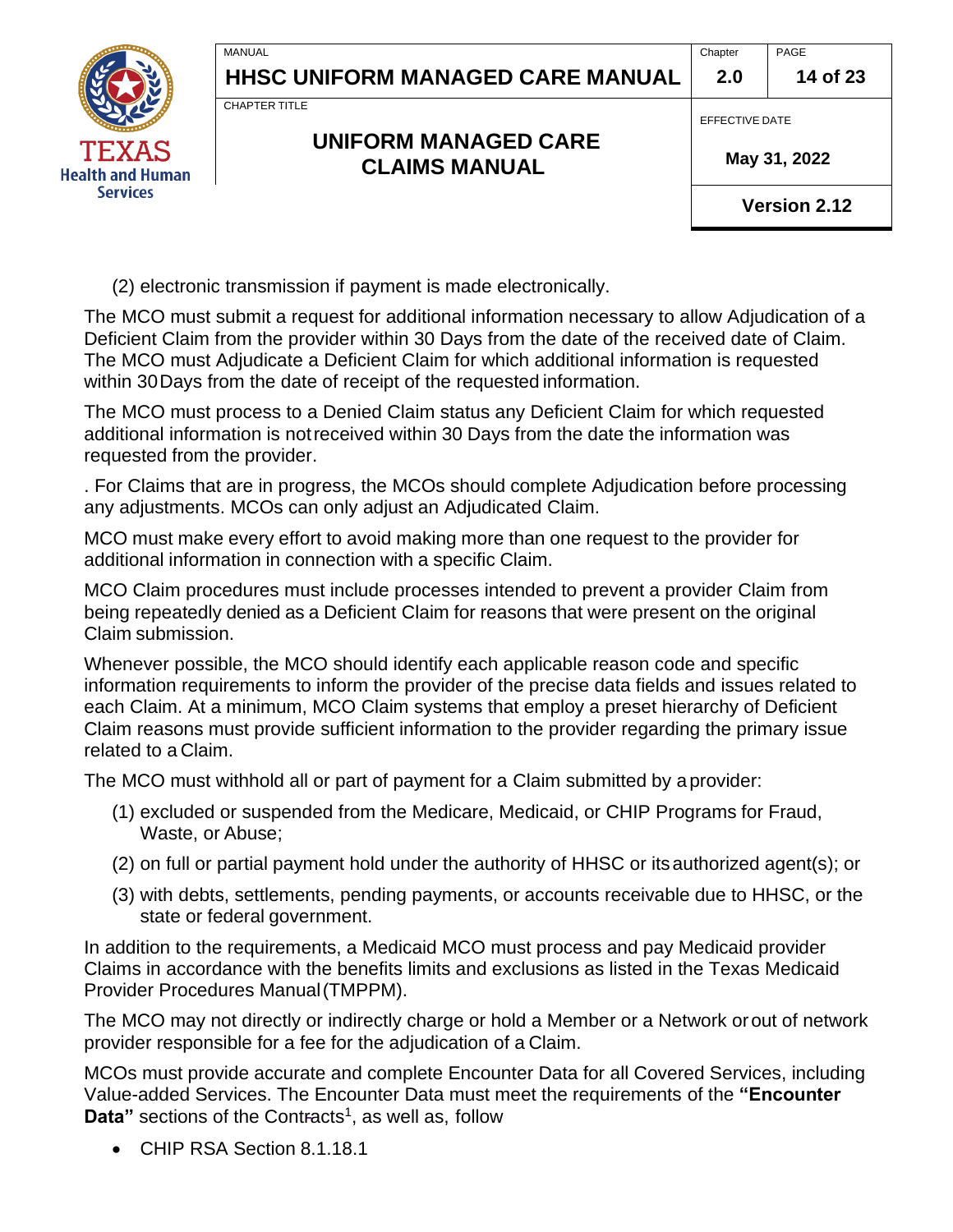**Chapter 2.0** PAGE

**15 of 23**

CHAPTER TITLE

MANUAL

### **UNIFORM MANAGED CARE CLAIMS MANUAL**

 **May 31, 2022**

EFFECTIVE DATE

**Version 2.12**

- Dental Section 8.1.12.1
- STAR Health Section 8.1.24.1
- STAR Kids Section 8.1.20.1
- STAR+PLUS Expansion Section 8.1.18.1
- STAR+PLUS MRSA Section 8.1.20.1
- UMCC Section 8.1.18.1

the format, rules**,** and data elements as described in the HIPAA-compliant 837 Professional Combined Implementation Guide or the 837 Institutional Combined Implementation Guide, and the 837 Professional Companion Guide or 837 Institutional Companion Guide. This information should be extracted from the MCO Claim files for submission to HHSC.

MCO Claims Processing for both paper and electronic systems will comply with the requirements of the 837 transactions. This will produce consistent and verifiable data, whether self-reported by the MCO or produced by HHSC from the Encounter Data warehouse. The intent is to have uniform Claims' data that can and will be verified both at the Claim and Financial Statistical Report level, with the control file being the Encounter Data File.

Atypical providers will submit appropriate documentation to the MCO. The MCO must obtain sufficient documentation for the atypical provider to accurately populate an 837 professional encounter. Please refer to the HIPAA-compliant 837 Professional Combined Implementation Guide and the 837 Professional Companion Guide for further information.

The MCO must obtain recovery of payment from a liable third party and not from the provider, unless the provider received payment from both the MCO and the liable third party. If the provider receives payment from both the MCO and a liable third party, the MCO must obtain recovery of the Medicaid or CHIP overpayment from the provider.

The MCO must notify the provider in writing that the provider has 120 Days from the date of disposition to appeal the Claim. The MCO must process an Appealed Claim and Adjudicate the Claim within 30 Days from the date of receipt of the Appeal. A provider may appeal any disposition of aClaim.

STAR, STAR+PLUS, STAR Kids, STAR Health, and CHIP institutional Claims and Encounter Data must contain present on admission (POA) indicators per POA Exempt Codes annually published by the Centers for Medicare and Medicaid Services (CMS) at https://www.cms.gov/medicare/icd-10/2021-icd-10-cm. MCOs are required to utilize the POA information submitted on Claims to reduce or deny payment for Provider Preventable Conditions. If the MCO utilizes a per diem methodology for Adjudicating Claims, the methodology must include a means for reduction or denial of payment for services related to a provider preventable condition that was not POA. This includes any hospital-acquired conditions or healthcare-acquired conditions identified in the TMPPM.

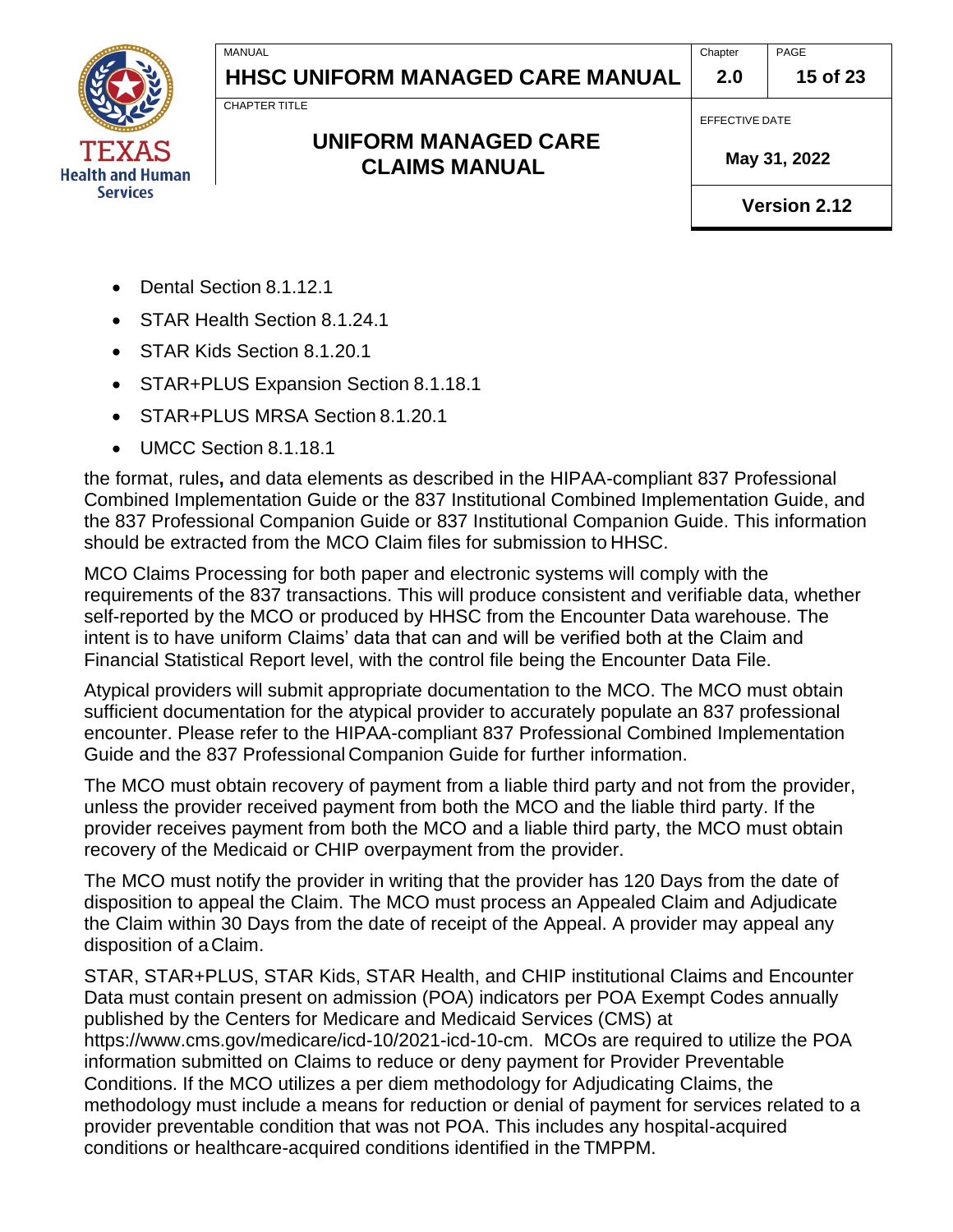

**Chapter 2.0** PAGE

**16 of 23**

CHAPTER TITLE

**MANUAL** 

### **UNIFORM MANAGED CARE CLAIMS MANUAL**

EFFECTIVE DATE

 **May 31, 2022**

**Version 2.12**

### **B. Other Required Claim Reporting Elements**

Capitated service Claims will be reported as a separate line item on the Claims summary report. Capitated service Claims are prepaid and therefore notconsidered in the performance standards for Claims payment. They cannot be included or reported in the fee-for-service data.

#### **C. Claims System Requirements**

The MCO must maintain an automated Claims Processing system that registers the received date of Claim, the detail of each Claim transaction, or action, at the time the transaction occurs, and has the capability to report each Claim transaction by date and type to include interest payments. This information must be at Claim and line detail level, and maintained online and in archived files, as appropriate, per contractual record retention requirements. All Claim data must be easily sorted and produced in formats as requested by HHSC. The Claims system must maintain adequate audit trails and report accurate Claims performance measures to HHSC.

For an MCO to adjust a Paid Claim or Denied Claim, the Adjusted Claim must have a unique identifier not included on the previously Adjudicated Claim.

The MCO must offer its Providers and Subcontractors the option of submitting and receiving Claims information through electronic data interchange (EDI) that allows for automated processing and Adjudication of Claims. EDI processing must be offered as an alternative to the filing of paper Claims. Electronic Claims must use HIPAA- compliant electronic formats.

The MCO is responsible for its own Claim system performance and reporting and that of its Subcontractors.

#### **D. Clinician-administered Drugs**

With the exception of drugs administered in an inpatient setting, clinicians have the option of accessing some clinician-administered drugs as either medical benefits or pharmacy benefits based on their medical determination. If the clinician stocks the drug in the office and administers the drug, the clinician may submit a Claim for the drug and the administration. However, if the drug is obtained from a pharmacy, the clinician may bill only for the administration of the drug.

A Medicaid MCO may reimburse clinicians for dispensing a clinician-administered drug that is not on the Medicaid Vendor Drug Program (VDP) formulary if the drug is a covered Medicaid benefit, as defined in the TMPPM.

A CHIP MCO may reimburse a pharmacy or clinician for dispensing a clinician- administered drug that is on the CHIP VDPformulary.

Claims for pharmacy-dispensed, clinician-administered drugs must include a national drug code (NDC) number and must be transmitted to HHSC with the MCO's pharmacy Encounter Data in conjunction with the medical benefit of the administration of the drug.

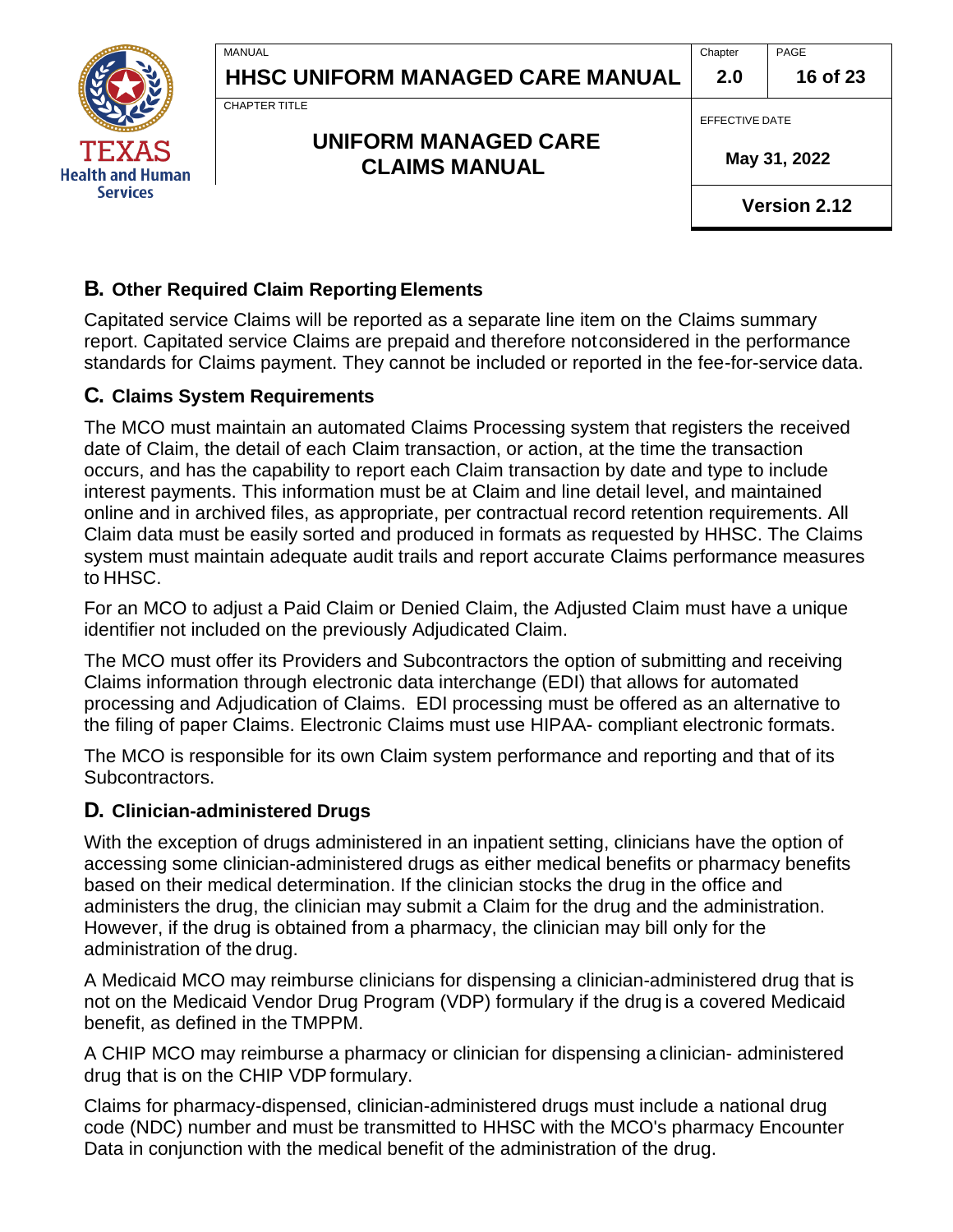**Chapter 2.0**

**17 of 23**



CHAPTER TITLE

### **UNIFORM MANAGED CARE CLAIMS MANUAL**

EFFECTIVE DATE

 **May 31, 2022**

PAGE

**Version 2.12**

All outpatient medical Claims for clinician-administered drugs must contain a Healthcare Common Procedure Coding System (HCPCS) code, an NDC number, the NDC unit of measure, and the NDC quantity. The MCO must edit Claims using

the Texas HHSC NDC to HCPCS Crosswalk file. The MCO must deny the entire Claim or Claim line item, if such a Claim is missing the NDC information, orthe

NDC is not valid for the corresponding HCPCS code, as the drug is not considered a covered Medicaid benefit. This requirement applies to Medicare cross-over Claims in addition to the other Claims where a third party paid a portion of the Claim.

All eligible organizations and covered entities that are enrolled in the federal 340B Drug Pricing Program to purchase 340B discounted drugs must use modifier U8 when submitting Claims for 340B clinician-administered drugs. MCOs are required to capture and include the U8 modifier on encounter extracts.

MCOs are required to comply with UMCM Chapter 16.1, "Medicaid and CHIP Contract Operational Guidance," specifically Section 16.1.21, "Pharmacy Services," and Section 16.7.5.21, "Drug Benefits."

#### **E. Clinician-administered Drugs Covered Under Non-risk Payment**

An MCO is responsible for providing certain drugs on a non-risk, cost-settlement basis, in accordance with Section 10.18 "Non-Risk Payments for Drugs," Attachment A of the Contracts. Reimbursement by HHSC may be up to the Medicaid fee-for-service rate that HHSC would have paid for the drug on the date of service for a valid Claim. The non-risk payments will cover only the cost of the drugs. HHSC selects reimbursement rates based on the lesser of the billed amount, a percentage of the Medicare rate, or one of the methodologies stated under 1 TAC § 355.8085(e). The selected methodology is used to establish interim fee-for-service rates before a public rate hearing, though the rates are subject to change with any subsequent rate hearings or with Average Wholesale Price changes. MCOs should continue to utilize the TMHP Fee Schedule for the most current information on reimbursement rates, which is located at the following URL: tmhp.com/pages/topics/rates.aspx.

Reasonable administrative costs associated with coverage of these drugs as well as any adjunctive therapies associated with the treatment of these drugs will be part of the existing Capitation Rate. The MCO may not include the cost of the drugs in the Financial Statistical Report. HHSC publishes a daily non-risk drug file to TxMedCentral, which lists all drugs that are designated as eligible for a non-risk payment. For each listed drug, the file contains the following information: the non-risk payment national drug code (NDC); the drug name; an indicator identifying whether the drug is on the formulary or is a clinician-administered drug; and the dates of eligibility for a non-risk payment. HHSC uploads the daily file to the TxMedCentral website, specifically placing the file within each MCO's "MCOPHARM" folder, under the file name, "CAD\_Formulary\_NRPjjjyy."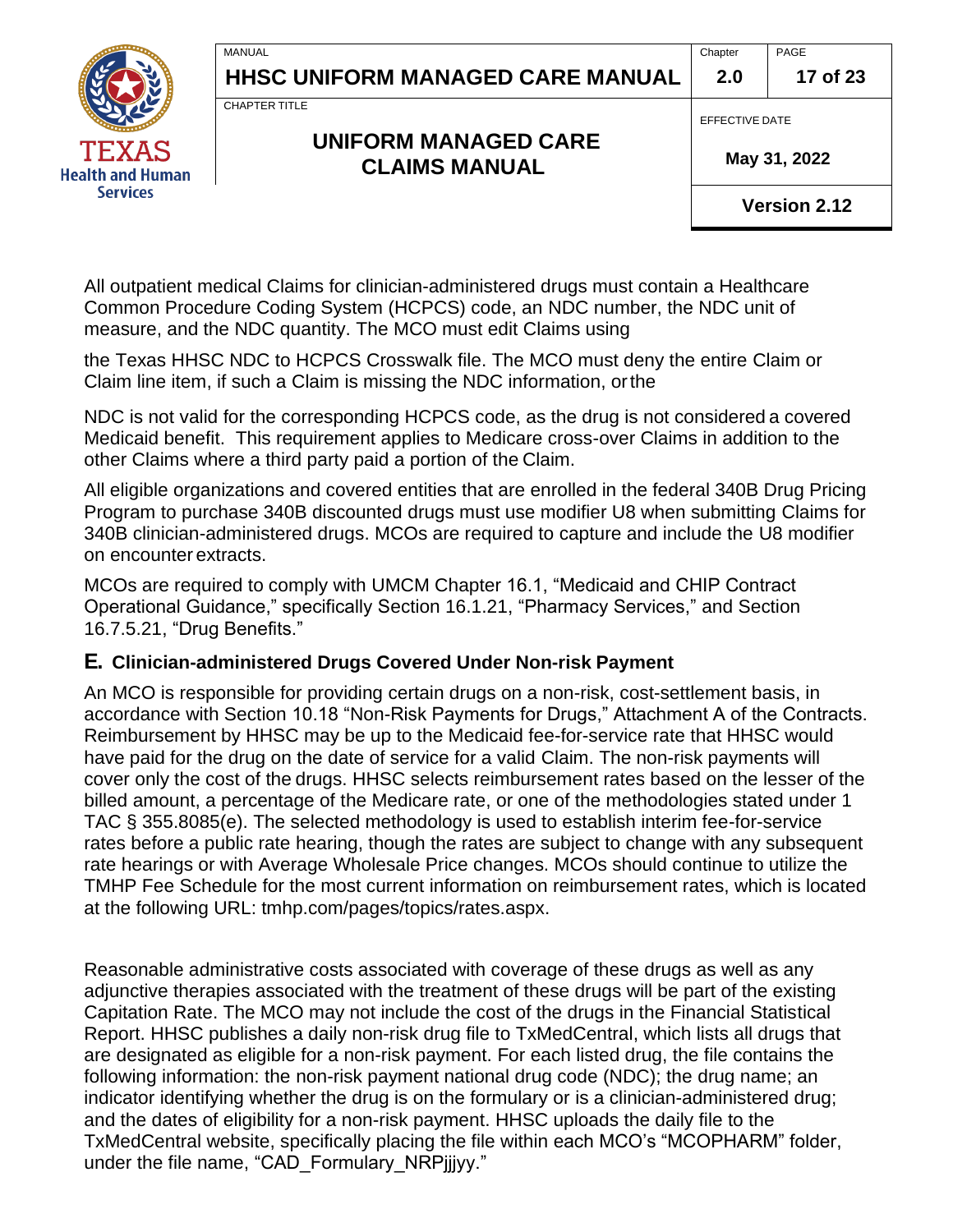**Chapter 2.0**

PAGE **18 of 23**



CHAPTER TITLE

**MANUAL** 

### **UNIFORM MANAGED CARE CLAIMS MANUAL**

EFFECTIVE DATE

 **May 31, 2022**

**Version 2.12**

Non-risk based coverage and pricing for Clinician Administered Drugs may change once per quarter. The daily file will reflect these changes no later than the 15th of the month for each coverage quarter (i.e. October, January, April, July).

### **F. STAR+PLUS and STAR Kids Services for Dual Eligibles**

When an authorization request for any LTSS service, including PCS, PDN, and CFC, is submitted to a STAR+PLUS or STAR Kids MCO for a Dual Eligible Member, the MCO must not require providers to submit a Medicare denial for services that are never covered or paid by Medicare. While an all-inclusive list of these services does not exist, the following website provides a list of some DME that Medicare covers: [http://www.medicare.gov/coverage/durable](http://www.medicare.gov/coverage/durable-medical-equipment-%20coverage.html)[medical-equipment-](http://www.medicare.gov/coverage/durable-medical-equipment-%20coverage.html) coverage.html.

### **G. Nursing Facility Add-on Services**

Section G applies to all Nursing Facility Add-on Services provided to Nursing Facility residents with the exception of add-on therapy services, which are specified belowin Section H.

MCOs may pay Claims for Nursing Facility Add-on Services received from:

- (1) providers not affiliated with a Nursing Facility, or
- (2) the Nursing Facility that employs the provider providing the services as long as the facility and provider have the same tax identification number and National Provider Identifier (NPI).

To adjudicate Claims received from providers other than Nursing Facilities or facility employees, the MCO must contract directly with the provider. The provider must be credentialed and bill the MCO directly for Nursing Facility Add-on Services. The MCO may deny Claims submitted by a Nursing Facility on behalf of a provider who is not employed by the Nursing Facility.

The MCO may deny any Claims for Nursing Facility Add-on Services that include Nursing Facility Unit Rates or Medicare Coinsurance as defined in UMCM, Chapter 2.3, "Nursing Facility Claims Manual." MCOs may direct providers to submit Claims for add-on services separately from Claims for the unit rate. Reporting requirements found in the MCO's Contracts and this and other chapters of the Uniform Managed Care Manual apply.

### **H. Nursing Facility Add-on Therapy Services**

Nursing Facility add-on therapy services include occupational, speech, and physical therapy services not included in the Nursing Facility Unit Rate. MCOs may pay Claims for Nursing Facility add-on therapy services received from:

- (1) providers not affiliated with a Nursing Facility, or
- (2) the Nursing Facility where the service was rendered.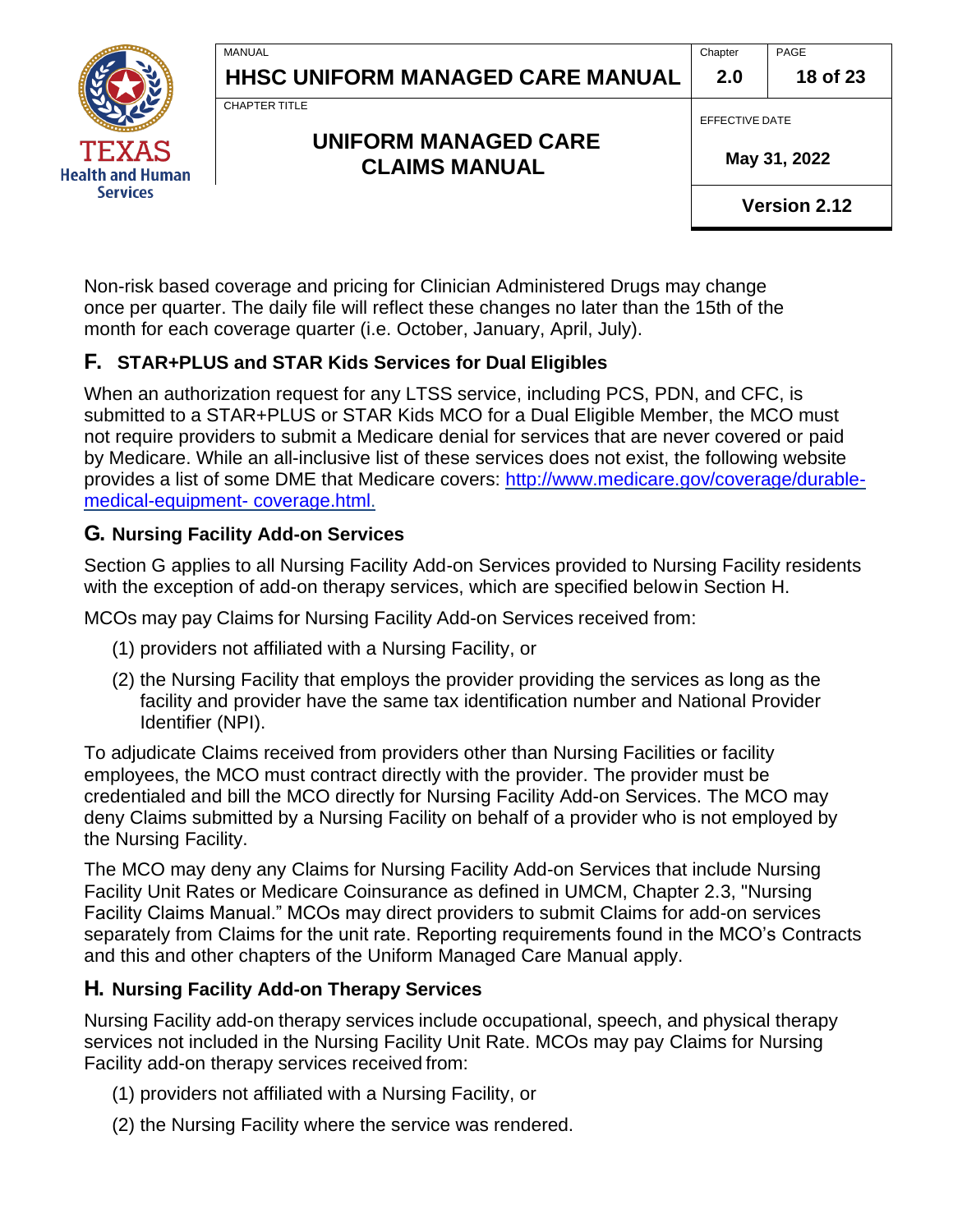

CHAPTER TITLE

**MANUAL** 

### **UNIFORM MANAGED CARE CLAIMS MANUAL**

EFFECTIVE DATE

 **May 31, 2022**

**Version 2.12**

The MCO may not deny Claims for Nursing Facility add-on therapy services for the sole reason that the Claim was submitted by a Nursing Facility on behalf of a provider who is not employed by the Nursing Facility.

The MCO may deny any Claims for Nursing Facility add-on therapy services that include Nursing Facility Unit Rates or Medicare Coinsurance as defined in UMCM, Chapter 2.3, "Nursing Facility Claims Manual." MCOs may direct providers to submit Claims for Nursing Facility Add-on Services separately from Claims for the unitrate.

Reporting requirements found in the MCOs' Contracts and this and other Chapters of the Uniform Managed Care Manual apply.

#### **I. Family Planning Services**

MCOs must reimburse long acting reversible contraception (LARC) devices in addition to the hospital payment for delivery services when insertion of a LARC device is performed immediately postpartum. "Immediately postpartum" refers to insertion of a LARC device within 10-15 minutes of placental delivery after vaginal or cesarean delivery for intrauterine devices (IUDs) or before discharge for implantable contraceptive capsules.

MCOs must reimburse LARC devices in addition to the Federally Qualified Health Center (FQHC) encounter payment. LARC devices are not subject to FQHC family planning encounter limitations, as outlined in Section 4, "Federally Qualified Health Center (FQHC)" of the Clinics and Other Outpatient Facility Services Handbook of TMPPM Volume 2, Provider Handbooks.

Additional information on add-on reimbursement for LARC devices is provided in the TMPPM.

This subsection does not apply to CHIP and CHIP Perinatal MCOs.

#### **J. Human Donor Breast Milk**

MCOs must reimburse for human donor breast milk in the inpatient setting in addition to the hospital payment for delivery services, as well as reimbursing for human donor breast milk in the outpatient or home setting.

# <span id="page-18-0"></span>**VIII. REMITTANCE AND STATUS REPORTS**

The MCO must include detailed information to allow the provider to easily identify the Claim, such as: Claim number, date of service, billed services, Member name, Member ID number, and reason code for the Remittance and Status Report or other remittance communication.

### **IX. ADVERSE BENEFIT DETERMINATION LETTERS TO MEMBERS – CLAIM DENIALS**

Per 42 CFR § 438.404 and §457.1260 the MCO must provide Member timely notice of an Adverse Benefit Determination to include denial of payment, in whole or in part, of a Clean Claim.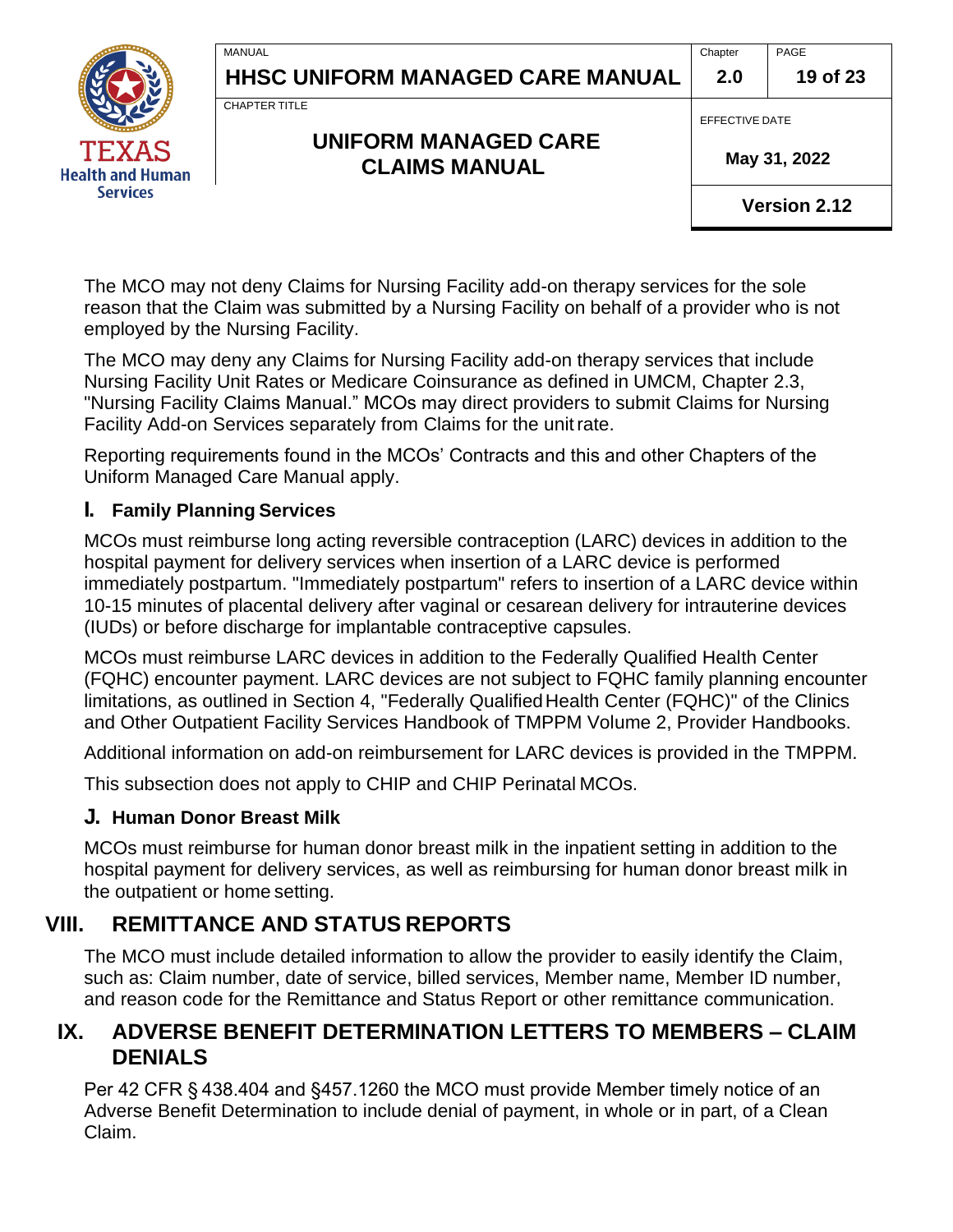**Chapter 2.0**



**Health and Human Services** 

**HHSC UNIFORM MANAGED CARE MANUAL**

CHAPTER TITLE

MANUAL

#### **UNIFORM MANAGED CARE CLAIMS MANUAL**

EFFECTIVE DATE

 **May 31, 2022**

**Version 2.12**

# <span id="page-19-0"></span>**X. PERFORMANCE REQUIREMENTS AND TIMEFRAMES**

HHSC may impose contractual remedies, including liquidated damages if the MCO or its subcontracted Claims processor does not process and finalize electronic and paper Claims according to the following performance requirements and timeframes.

- 1. Within 30 Days of receipt, Adjudicate 98 percent of all Clean Claims by Claim type and by Program.
- 2. Within 90 Days of receipt, Adjudicate 99 percent of all Clean Claims by Claim type and by Program.
- 3. Within 30 Days of receipt, Adjudicate 98 percent of all Appealed Claims by Claim type and by Program
- 4. The MCO and subcontracted Claims processors are required to finalize all Claims, including Appealed Claims, within 24 months from the date of service.

### <span id="page-19-1"></span>**XI. INTEREST PAYMENTS**

The MCO is subject to contractual remedies, including liquidated damages, if the MCO does not pay providers interest at an 18 percent annual rate, calculated daily, for the full period in which the Clean Claim, or portion of the Clean Claim remains un-adjudicated beyond the 30- Day Claims Processing deadline. This includes Clean Claims that the MCO initially processes but later determines an additional amount should have been paid.

The principal amount on which the interest payment will be calculated is the amount due but unpaid at the contracted rate for the service.

The MCO must keep an accurate and sufficient audit trail for each interest payment and its corresponding Claims documentation and provide a detailed report to HHSC upon request.

<span id="page-19-2"></span>This section also applies to Claims Projects.

# **XII. NINETY-FIVE-DAY PROVIDER CLAIM FILING DEADLINE**

A provider must file a Claim with the MCO or its subcontracted Claims processor within 95 Days from the date of service. If a Claim is not received by the MCO within 95 Days, the MCO must deny the Claim unless excepted from the Claims filing deadline, see below and the TMPPM Section 6.1.4, "Claims Filing Deadlines," which includes exceptions for inpatient facility Claims, Claims by newly-enrolled Medicaid providers, Claims by out-of-state providers, and other exceptions.

When a Claim for LTSS covers multiple dates of service (span billing), the 95-Day deadline is based on the first day of service in the date span. For example, if the Claim covers dates of service January 1 through January 15, the 95-Day filing deadline begins on January 1. Span billing most commonly arises in Claims for attendant care and adult day care services.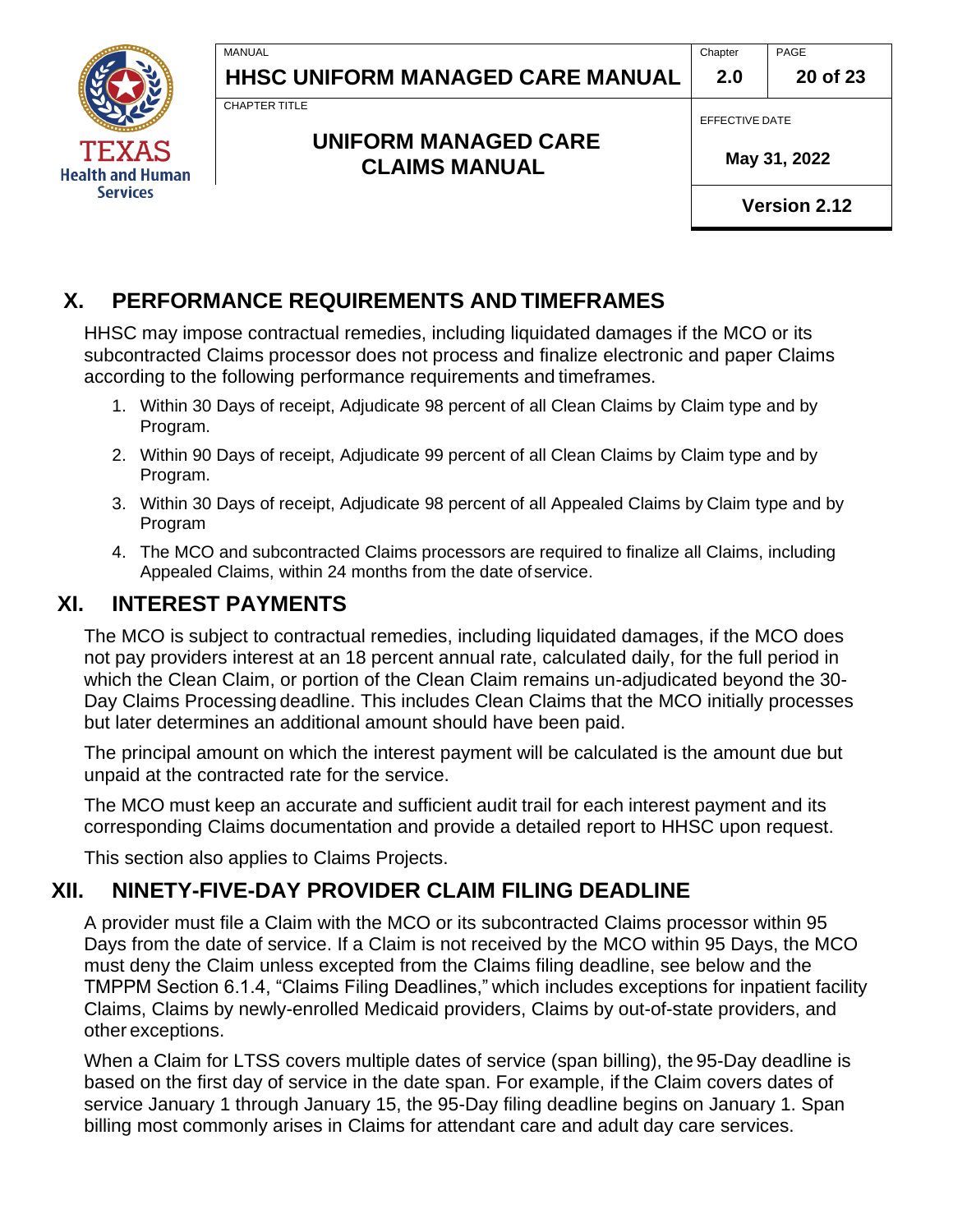**Chapter** PAGE

**2.0**

**21 of 23**

CHAPTER TITLE

MANUAL

#### **UNIFORM MANAGED CARE CLAIMS MANUAL**

EFFECTIVE DATE

 **May 31, 2022**

**Version 2.12**

If the provider files with the wrong plan within the 95-Day submission requirement with the State Claims administrator but not with the MCO and produces documentation to that effect, the MCO must honor the initial filing date and process the Claim without denying the resubmission for the sole reason that the filing timeframe has passed. The provider must file the Claim with the correct MCO within 95 Days of the date on the Remittance and Status Report from the other carrier.

When a service is billed to a third-party insurance resource other than the MCO, the Claim must be refiled and received by the MCO within 95 Days from the date of disposition by the other insurance resource. The MCO will determine, as a part of its provider Claims' filing requirements, the documentation required when a provider refiles these types of Claims with the MCO.

### <span id="page-20-0"></span>**XIII. MCO FINANCIAL SETTLEMENTS WITH PROVIDERS**

There should be no need for special settlements except for advance draws by providers against future payments, unless agreed to by both the MCO and the provider by contract. The intent of this provision is to preclude MCOs from settling with providers for service rendered or for interest payments due to inaccurate or untimely processing of Claims by the MCO or its Subcontracted ClaimsProcessor.

The MCO should inform providers that the HHSC/MCO Contract allows for the resolution of disputes through binding arbitration or litigation according to the MCO's Provider contracts.

### **XIV. PROVIDER EDUCATION AND CLAIMS CODING/PROCESSING GUIDELINES**

The MCO establishes and applies its own Claims filing requirements for its Providers. These requirements must be clearly set out in the MCO Provider Manual.

The MCO must make available to contracted Providers its Claims coding and processing guidelines. The information furnished to the Providers should be specific to codes and processing guidelines for particular programs and providertypes.

The MCO must provide Providers written notice at least 90 Days prior to implementing any changes to these guidelines, unless changes mandated by HHSC require a shorter notice period.

The MCO's Provider services staff must train Provider Claims staff on an individual and group basis at time intervals appropriate to each Provider.

### **XV. INTERNAL CLAIMS AUDITING**

The MCO must maintain appropriate levels of Claims auditing staff to quickly identify processing errors and trends. The MCO's Claims audit procedures must comply with accepted industry practices, processes and standards.

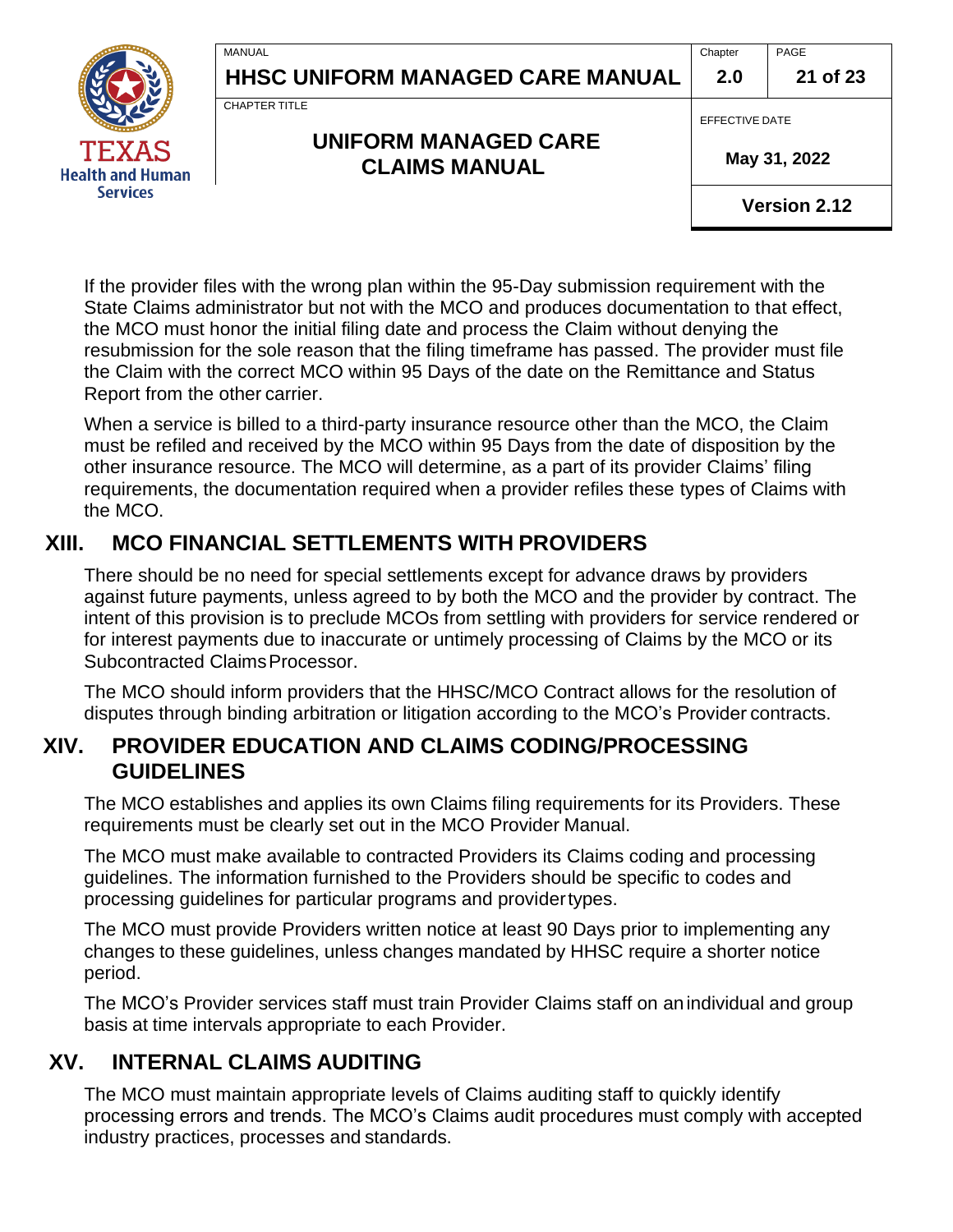**Chapter 2.0** PAGE

**22 of 23**



**MANUAL** 

CHAPTER TITLE

**UNIFORM MANAGED CARE CLAIMS MANUAL**

EFFECTIVE DATE

 **May 31, 2022**

**Version 2.12**

The MCO must provide adequate training and supervision to audit staff and Claim processors. The Claims audit reports should be reviewed with MCO management to ensure that Claims Processing and management systems are adjusted as needed for continuous quality improvement. The Claims auditing function should report to the highest level of Claims operations, or to a higher executive management position.

All MCO Claims data, processing, performance, and functions are subject to audit by HHSC, HHSC's designated agent, or federal or state audit entities.

# <span id="page-21-0"></span>**XVI. HIPAA COMPLIANCE IN REMITTANCE FORMATS**

The MCO must comply with HIPAA EDI requirements in Claims and remittance transactions in the 837/835 formats.

# **XVII. SUBCONTRACTOR CLAIMS PROCESSING**

<span id="page-21-1"></span>A violation of the HHSC Claims Processing requirements by a Subcontractor or delegated entity will be a violation by the MCO. The MCO must ensure that each Subcontractor complies with all HHSC-required procedures, classifications, and Claims systems requirements, including timely submission to the MCO of all HHSC required Claims Processing reports or data.

The MCO must notify HHSC of a Subcontractor's violation of the Claims policies and procedures within 30 Days of identifying any violation. The MCO must provide any additional information relevant to the Subcontractor's violation upon HHSC's request. The MCO is responsible for preparing and implementing a corrective action plan and for monitoring the Subcontractor until the Subcontractor is fully in compliance with HHSC's Claims Processing and reporting requirements.

# **XVIII. SYSTEM/SUBCONTRACTOR CHANGES**

<span id="page-21-2"></span>The MCO must notify HHSC of major Claims systems changes in writing no later than 180 Days prior to implementation. The MCO must provide an implementation plan and schedule of proposed changes at the time of this notification for HHSC's approval to ensure Claims Processing functions are not adversely impacted during the transition period.

The MCO must notify HHSC in writing no later than 180 Days prior to the MCO's intention to terminate a Subcontract with a Claims processor or immediately upon receiving notification from the subcontracted Claims processor of its intent to terminate any Subcontract. The MCO is required to provide an implementation plan and schedule of proposed changes at the time of this notification for HHSC's approval. The MCO may be required to submit additional information related to any change of Subcontractor.

# <span id="page-21-3"></span>**XIX. DATA RETENTION**

The MCO's Claims system must maintain online and archived files. The MCO must keep an online automated Claims payment history for the most current 18 months. STAR+PLUS MCOs